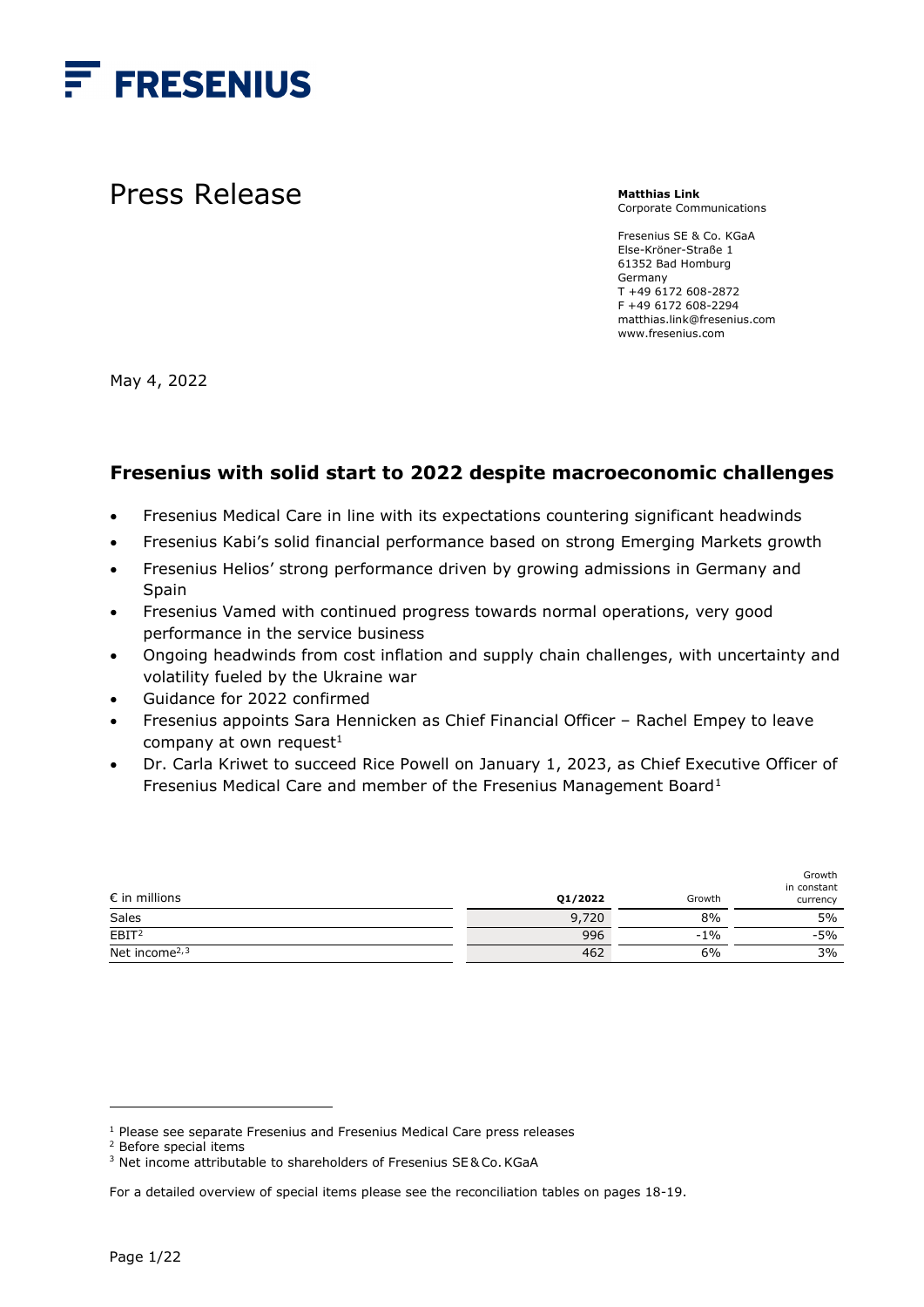Stephan Sturm, CEO of Fresenius, said: "We have made a solid start into 2022 – somewhat better, even, than expected at Fresenius Helios and Fresenius Kabi. The first quarter was burdened by the ongoing coronavirus pandemic, the war in Ukraine, supply chain bottlenecks and, above all, cost increases that are in some cases significant. We will have to watch all these factors very closely. Still, our businesses developed well. With the announced transactions at Fresenius Kabi and Fresenius Medical Care we've taken important steps in the realization of our growth strategy, thereby improving the foundations for our future business success. We therefore continue to expect overall healthy sales and earnings growth, and to look ahead with confidence to the rest of our business year and beyond."

## **FY/22 Group guidance confirmed**

For FY/22, Fresenius confirms its guidance and projects sales growth<sup>[1](#page-1-0)</sup> in a mid-single-digit percentage range in constant currency. Net income<sup> $2,3$  $2,3$  $2,3$ </sup> is expected to grow in a low-singledigit percentage range in constant currency. Implicitly, net income<sup>2</sup> for the Group excluding Fresenius Medical Care is also expected to grow in a low-single-digit percentage range in constant currency.

Without further acquisitions<sup>[4](#page-1-3)</sup>, Fresenius projects an improvement of the net debt/EBITDA<sup>[5](#page-1-4)</sup> ratio (December 31, 2021:  $3.51x^6$  $3.51x^6$ ) into the self-imposed target corridor of 3.0x to 3.5x by the end of 2022. Fresenius expects the net debt/EBITDA ratio to slightly increase once the acquisitions of Ivenix and the majority stake in mAbxience are closed.

The Group's cost and efficiency program is evolving according to plan and Fresenius confirms its increased savings targets provided in February 2022 of at least €150 million p.a. after tax and minority interest in 2023. For the years thereafter, a further significant increase in sustainable cost savings is expected.

<sup>1</sup> FY/21 base: €37,520 million

<span id="page-1-1"></span><span id="page-1-0"></span><sup>&</sup>lt;sup>2</sup> Net income attributable to shareholders of Fresenius SE& Co. KGaA

<span id="page-1-2"></span><sup>&</sup>lt;sup>3</sup> FY/21 base: €1,867 million; before special items; FY/22: before special items

<span id="page-1-3"></span><sup>4</sup> Cut-off date 22 February 2022

<span id="page-1-4"></span><sup>&</sup>lt;sup>5</sup> At LTM average exchange rates for both net debt and EBITDA; pro forma closed acquisitions/divestitures; excluding further potential acquisitions; before special items; including lease liabilities

<span id="page-1-5"></span><sup>&</sup>lt;sup>6</sup> At LTM average exchange rates for both net debt and EBITDA; pro forma closed acquisitions/divestitures; before special items; including lease liabilities

For a detailed overview of special items please see the reconciliation tables on pages 18-19.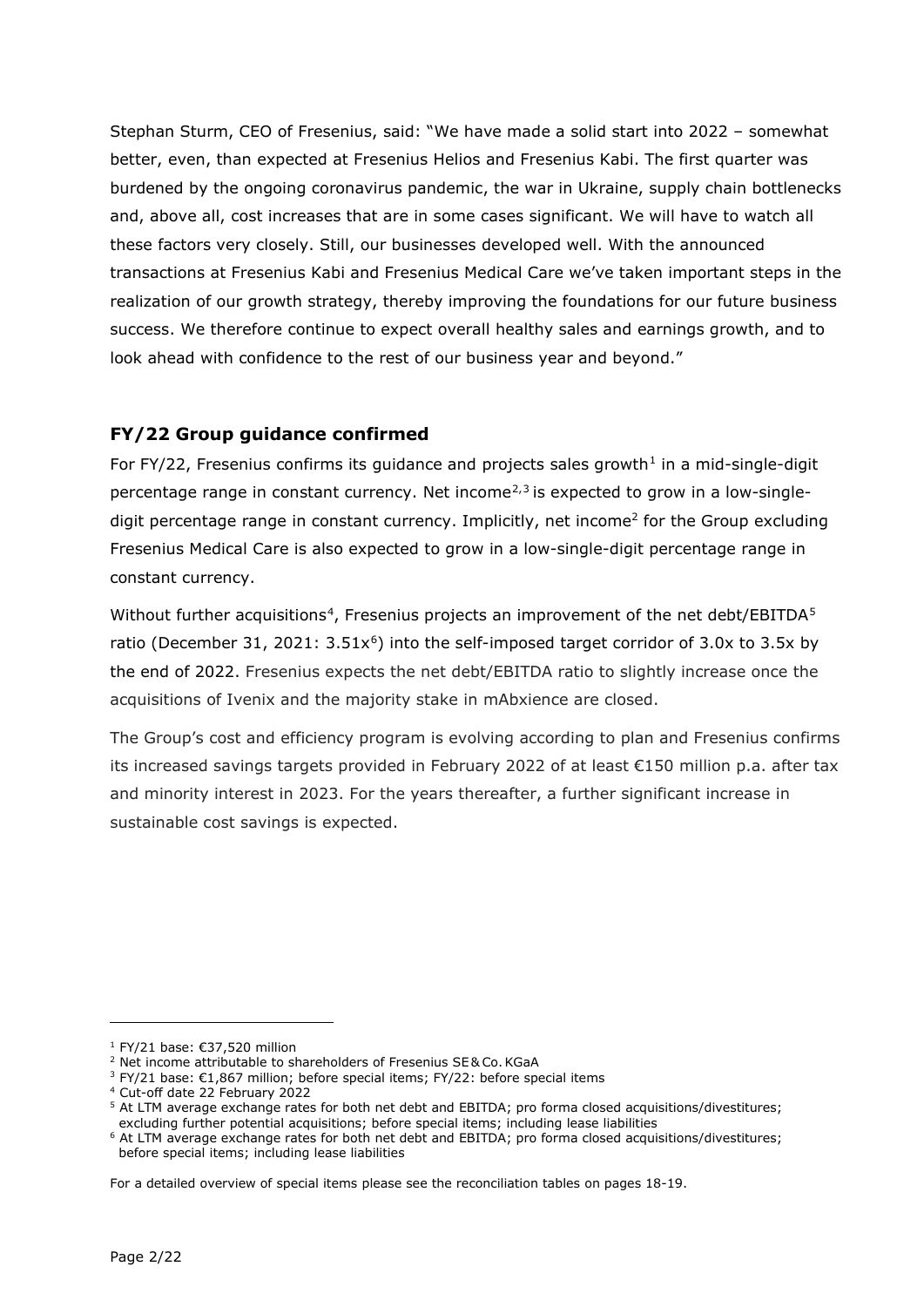## **Assumptions for guidance FY/22**

COVID-19 will continue to impact Fresenius' operations in 2022. Fresenius expects COVID-19 case numbers to decline going forward and consequently the number of elective treatments and staff availability to improve. An unlikely but possible significant deterioration of the situation triggering containment measures that could have a significant and direct impact on the health care sector without any appropriate compensation is not reflected in the Group's FY/22 guidance.

The war in Ukraine is affecting Fresenius Group's operations. The adverse effect of the war amounted to €14 million at net income level of Fresenius Group in the first quarter and is treated as a special item. Fresenius will continue to monitor closely the potential effects of the war.

With the increased uncertainty and volatility related to the Ukraine war, Fresenius now expects more pronounced cost inflationary effects and supply chain disruptions in 2022.

The Management Board assumes an unchanged corporate tax rate in the United States.

Furthermore, the assumptions for Fresenius Medical Care's FY/22 guidance are also fully applicable to Fresenius Group's FY/22 guidance.

All of these assumptions are subject to considerable uncertainty.

The recently announced acquisitions of Ivenix and the majority stake in mAbxience as well as any further potential acquisitions are excluded from guidance.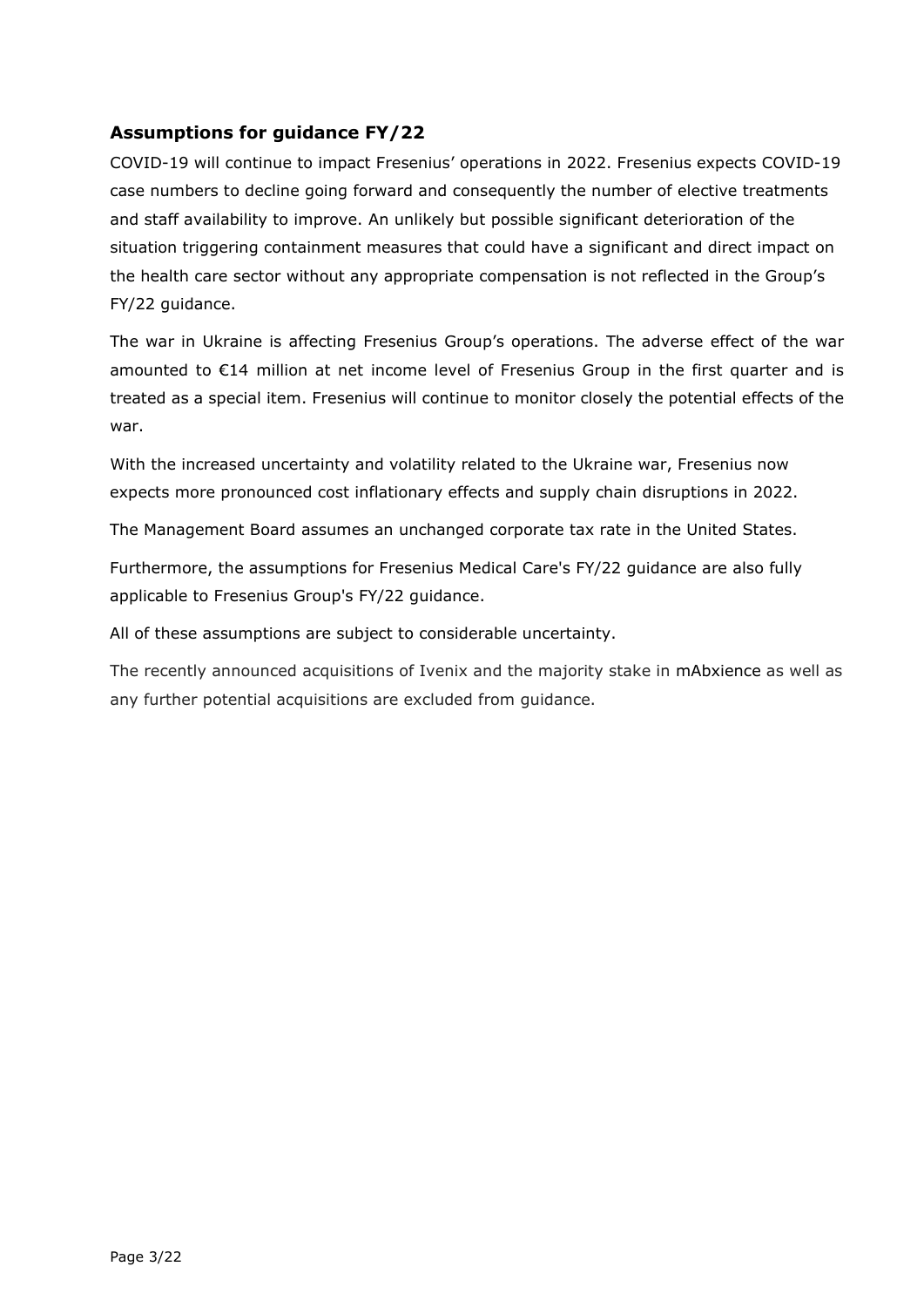#### **5% sales increase in constant currency**

Group **sales** increased by 8% (5% in constant currency) to €9,720 million (Q1/21: €8,984 million). Organic growth was 3%. Acquisitions/divestitures contributed net 2% to growth. Currency translation increased sales growth by 3%. Excluding estimated COVID-19 effects<sup>1</sup>, Group sales growth would have been 5% to 6% in constant currency (Q1/21: 4% to 5%).

### **3% net incom[e2](#page-3-1),[3](#page-3-2) growth in constant currency**

Group **EBITDA** before special items increased by 2% (-2% in constant currency) to €1,658 million (Q1/21<sup>2</sup>: €1,631 million). Reported Group EBITDA was €1,595 million (Q1/21: €1,628 million).

Group **EBIT** before special items decreased by 1% (-5% in constant currency) to €996 million ( $Q1/21^2$ :  $E1,009$  million) driven by the COVID-19-related excess mortality among Fresenius Medical Care's patients as well as elevated labor, material and logistic costs. The EBIT margin before special items was  $10.2\%$  (Q1/21<sup>2</sup>: 11.2%). Reported Group EBIT was €902 million (Q1/21: €1,006 million).

Group **net interest** before special items improved to -€119 million (Q1/212: -€137 million) mainly due to successful refinancing activities. Reported Group net interest also improved to  $-€118$  million (Q1/21:  $-€137$  million).

Group **tax rate** before special items was 22.7% (Q1/212: 22.8%) while the reported Group tax rate was 23.6% (Q1/21: 22.8%).

**Noncontrolling interests** before special items were -€216 million (Q1/21<sup>2</sup>: -€237 million) of which 88% were attributable to the noncontrolling interests in Fresenius Medical Care. Reported noncontrolling interests were -€186 million (Q1/21: -€236 million).

<span id="page-3-0"></span> $1$  For estimated COVID-19 effects in Q1/22 and Q1/21 please see table on page 16.

<span id="page-3-1"></span><sup>2</sup> Before special items

<span id="page-3-2"></span><sup>&</sup>lt;sup>3</sup> Net income attributable to shareholders of Fresenius SE & Co. KGaA

For a detailed overview of special items please see the reconciliation tables on pages 18-19.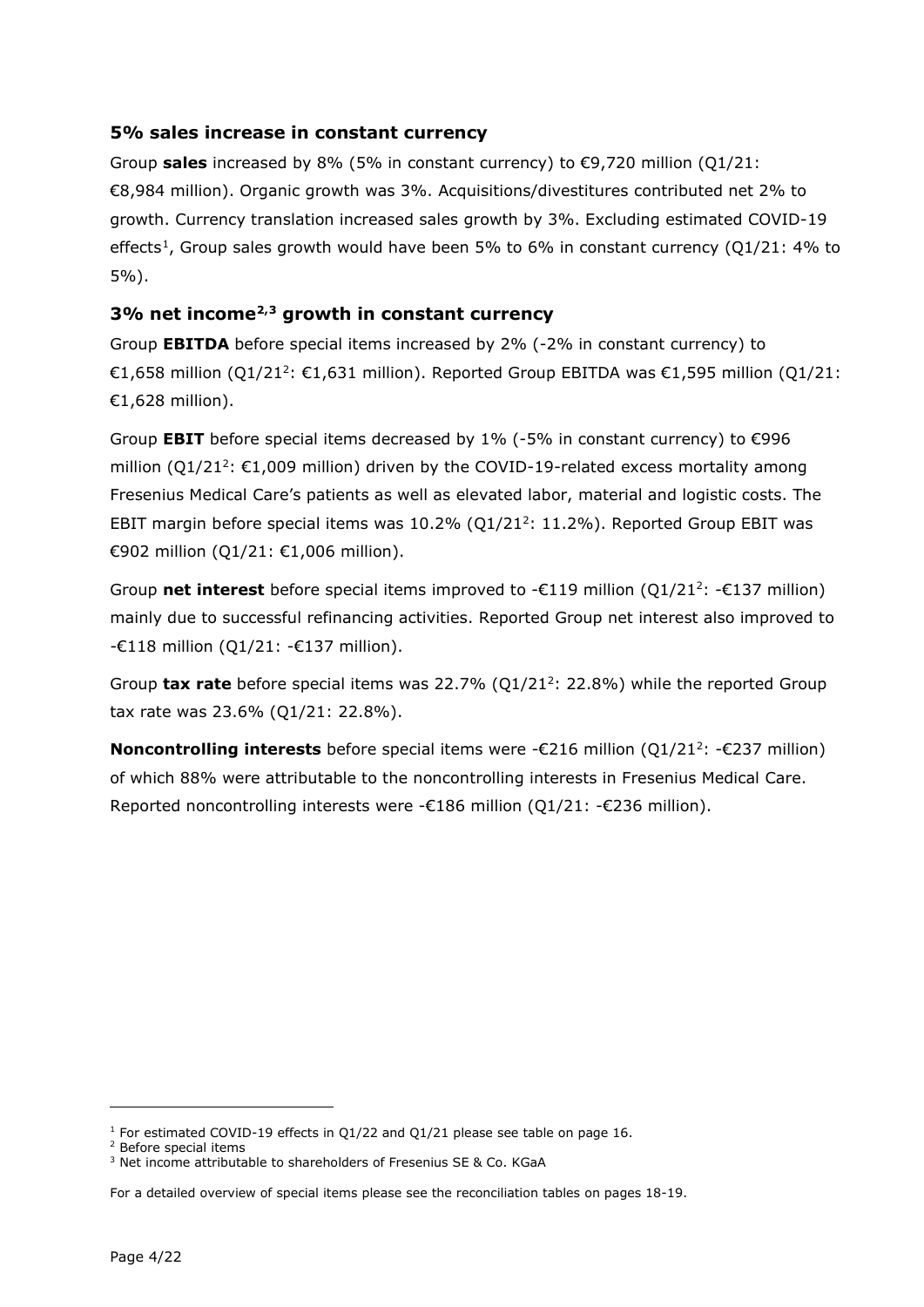Group **net income[1](#page-4-0)** before special items increased by 6% (3% in constant currency) to €46[2](#page-4-1) million (Q1/21<sup>2</sup>: €4[3](#page-4-2)6 million). Excluding estimated COVID-19 effects<sup>3</sup>, Group net income<sup>1</sup> before special items would have been broadly stable (-2% to 2% in constant currency ( $Q1/21: 0\%$  to 4%)). Reported Group net income<sup>1</sup> decreased to  $E413$  million (Q1/21: €435 million).

**Earnings per share<sup>1</sup>** before special items increased by 6% (3% in constant currency) to €0.83 (01/21<sup>2</sup>: €0.78). Reported earnings per share<sup>1</sup> were €0.74 (01/21: €0.78).

### **Continued investment in growth**

Spending on **property, plant and equipment** was €338 million corresponding to 3% of sales ( $Q1/21$ :  $E384$  million; 4% of sales). These investments served primarily for the modernization and expansion of dialysis clinics, production facilities as well as hospitals and day clinics.

Total **acquisition spending** was €162 million (Q1/21: €149 million), mainly for the acquisition of dialysis clinics by Fresenius Medical Care and hospitals by Helios Spain.

#### **Cash flow development**

Group **operating cash flow** decreased to €101 million (Q1/21: €652 million) with a margin of 1.0% (Q1/21: 7.3%), mainly driven by working capital build-up from higher raw material inventories and receivables, among others, as well as phasing effects. Free cash flow before acquisitions and dividends decreased to -€255 million (Q1/21: €241 million). **Free cash flow after acquisitions and dividends** decreased to -€403 million (Q1/21: €117 million).

<span id="page-4-0"></span><sup>&</sup>lt;sup>1</sup> Net income attributable to shareholders of Fresenius SE & Co. KGaA

<span id="page-4-1"></span><sup>2</sup> Before special items

<span id="page-4-2"></span><sup>&</sup>lt;sup>3</sup> For estimated COVID-19 effects in Q1/22 and Q1/21 please see table on page 16.

For a detailed overview of special items please see the reconciliation tables on pages 18-19.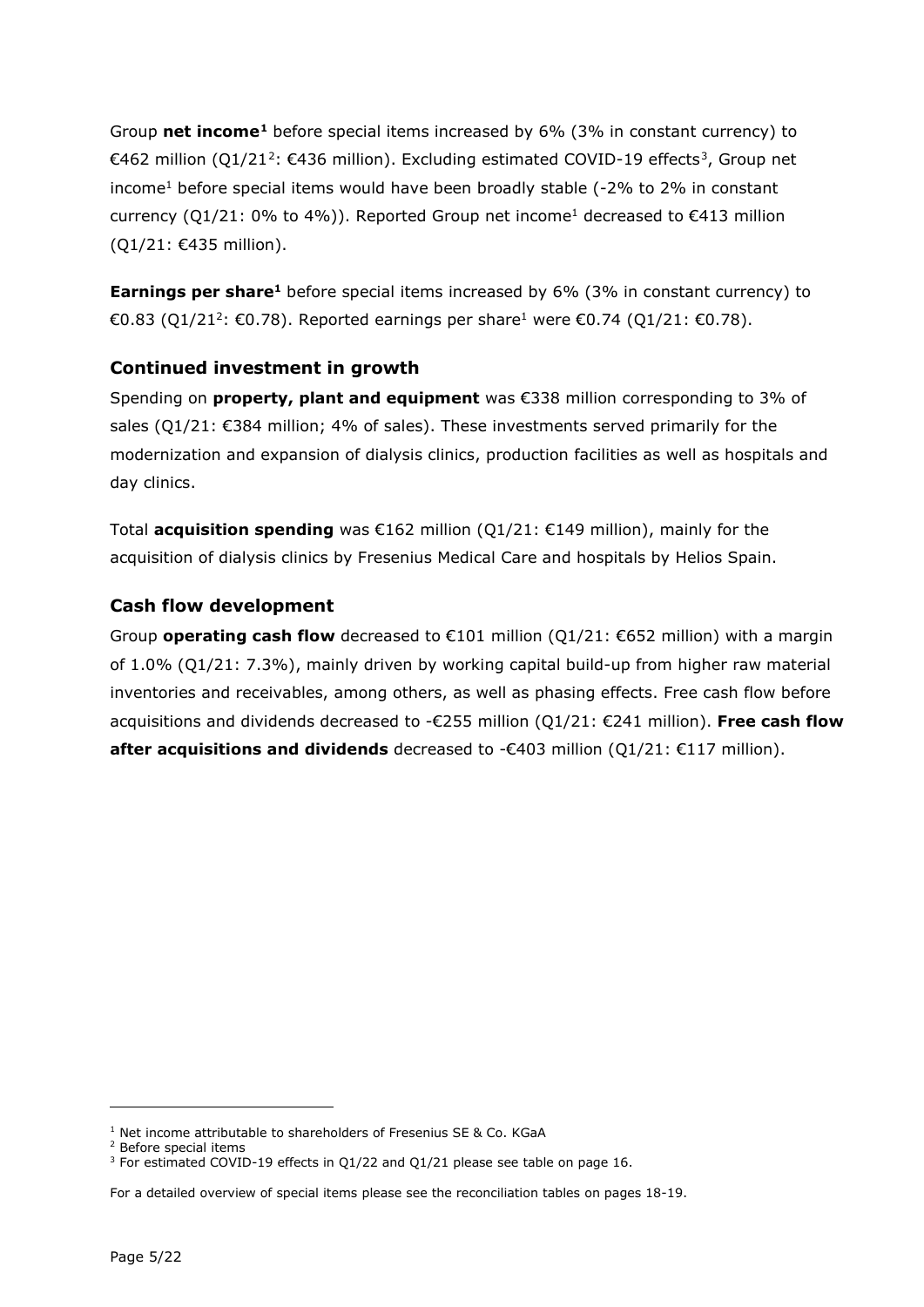#### **Solid balance sheet structure**

Group **total assets** increased by 2% (0% in constant currency) to €73,114 million (Dec. 31, 2021: €71,962 million) given currency translation effects and the expansion of business activities. Current assets increased by 3% (2% in constant currency) to €18,002 million (Dec. 31, 2021: €17,461 million), mainly driven by the increase of trade accounts receivables. Non-current assets increased by 1% (0% in constant currency) to €55,112 million (Dec. 31, 2021: €54,501 million).

**Total shareholders' equity** increased by 4% (3% in constant currency) to €30,584 million (Dec. 31, 2021: €29,288 million). The equity ratio was 41.8% (Dec. 31, 2021: 40.7%).

Group **debt** remained stable (0% in constant currency) at €27,211 million (Dec. 31, 2021: €27,155 million). Group **net debt** increased by 3% (2% in constant currency) to €25,134 million (Dec. 31, 2021: €24,391 million).

As of March 3[1](#page-5-0), [2](#page-5-1)022, the **net debt/EBITDA** ratio increased to  $3.60x^{1/2}$  (Dec. 31, 2021:  $3.51x^{1,2}$ ) mainly driven by COVID-19 effects weighing on operating cash flow.

### **Increased number of employees**

As of March 31, 2022, the Fresenius Group had 317,242 employees worldwide (December 31, 2021: 316,078).

<span id="page-5-1"></span><span id="page-5-0"></span> $1$  At LTM average exchange rates for both net debt and EBITDA; pro forma closed acquisitions/divestitures <sup>2</sup> Before special items

For a detailed overview of special items please see the reconciliation tables on pages 18-19.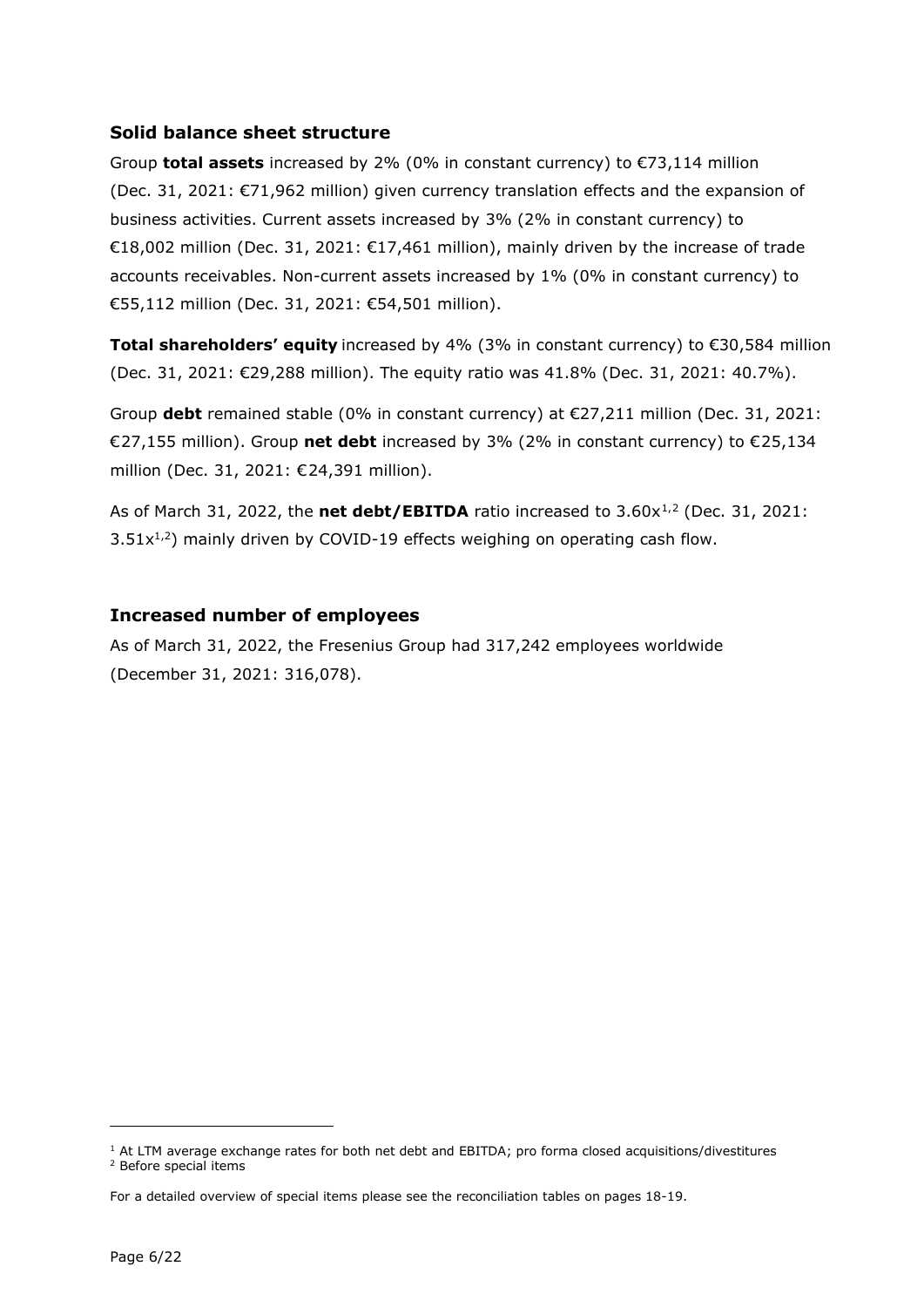## **Business Segments**

#### **Fresenius Medical Care (Financial data according to Fresenius Medical Care press release)**

Fresenius Medical Care is the world's largest provider of products and services for individuals with renal diseases. As of March 31, 2022, Fresenius Medical Care was treating 343,493 patients in 4,153 dialysis clinics. Along with its core business, the Renal Care Continuum, the company focuses on expanding in complementary areas and in the field of critical care.

| $\epsilon$ in millions       | 01/2022 | Q1/2021 | Growth | Growth<br>in constant<br>currency |
|------------------------------|---------|---------|--------|-----------------------------------|
| Sales                        | 4,548   | 4,210   | 8%     | 3%                                |
| EBITDA <sup>1</sup>          | 816     | 865     | $-6%$  | $-10%$                            |
| EBIT <sup>1</sup>            | 403     | 477     | $-15%$ | $-19%$                            |
| Net income <sup>1, 2</sup>   | 200     | 251     | $-20%$ | $-23%$                            |
| Employees (March 31/Dec. 31) | 130,177 | 130,251 | 0%     |                                   |

- **Higher than anticipated COVID-19-related excess mortality, but declining throughout the quarter**
- **Earnings development affected by ongoing significantly elevated labor costs compounded by effects from Omicron in Health Care Services and by increased material logistic costs in Health Care Products**
- **Earnings development in EMEA additionally impacted by the war in Ukraine**

**Sales** increased by 8% (3% in constant currency) to €4,548 million (Q1/21: €4,210 million). Organic growth was 2%. Currency translation increased sales growth by 5%.

**EBIT** decreased by 27% (-30% in constant currency) to €348 million (O1/21: €474 million) resulting in a margin of 7.6% (Q1/21: 11.3%). EBIT before special items, i.e. costs incurred for FME25 and the impact related to the war in Ukraine, decreased by 15% (-19% in constant currency) to  $\epsilon$ 403 million (Q1/21:  $\epsilon$ 477 million), resulting in a margin<sup>1</sup> of 8.9% (Q1/21: 11.3%). At constant currency, the decline was mainly due to higher labor costs, adverse COVID-19-related effects, as well as inflationary and supply chain cost increases. These effects were only partially mitigated by the partial reversal of an accrual related to a revenue recognition adjustment for accounts receivable in legal dispute.

<span id="page-6-0"></span><sup>1</sup> Before special items

<span id="page-6-1"></span> $2$  Net income attributable to shareholders of Fresenius Medical Care AG & Co. KGaA

For a detailed overview of special items please see the reconciliation tables on pages 18-19.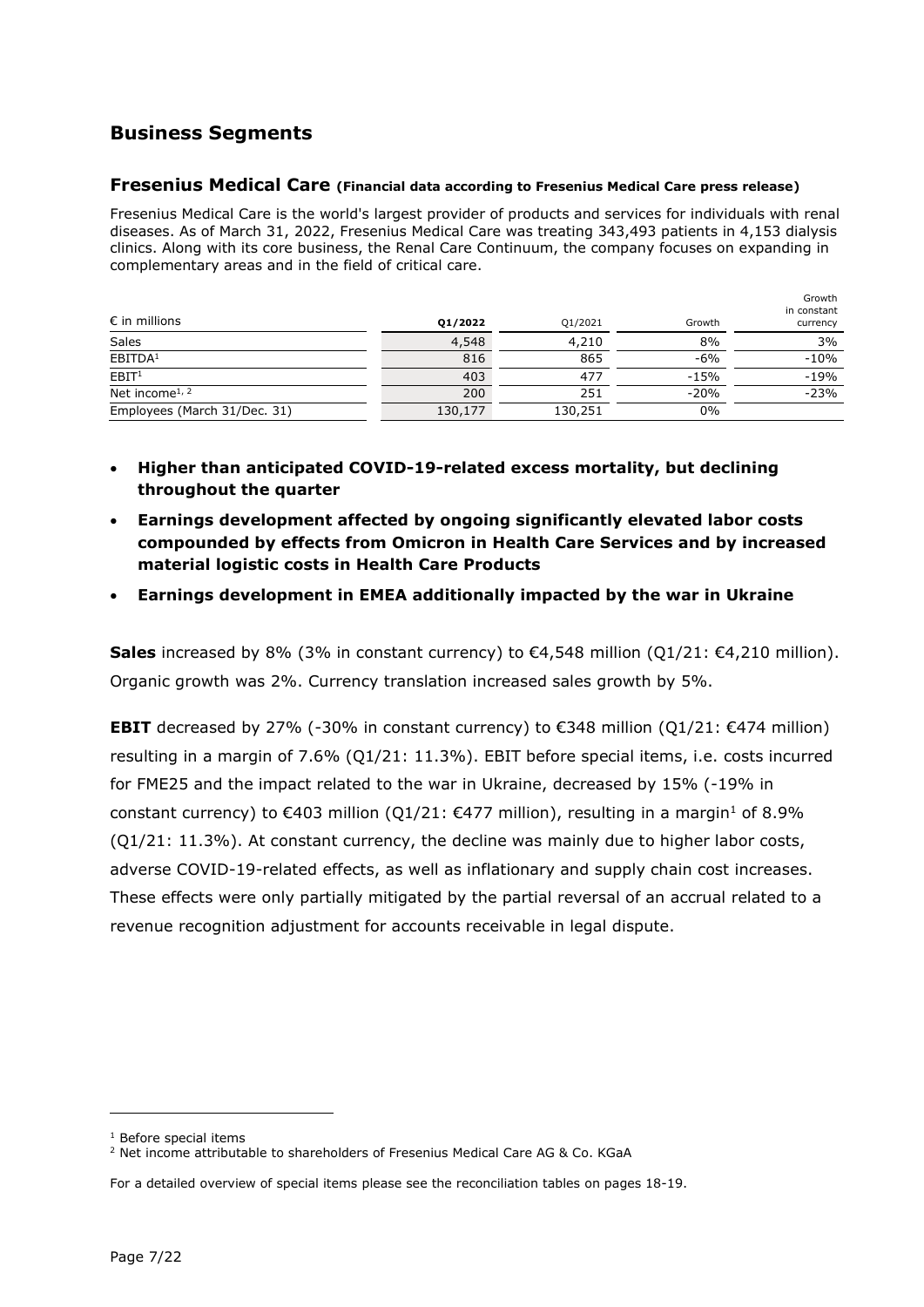**Net income[1](#page-7-0)** decreased by 37% (-39% in constant currency) to €157 million (Q1/21: €249 million). Net income<sup>1</sup> before special items decreased by 20% (-23% in constant currency) to €200 million (Q1/21: €251 million) mainly due to the mentioned negative effects on operating income.

**Operating cash flow** was €159 million (Q1/21: €208 million) with a margin of 3.5% (Q1/21: 4.9%). The decrease was mainly due to continued recoupment of the U.S. government's payments received in 2020 under the CARES Act and a decrease in net income, partially offset by a favorable impact from trade accounts and other receivables.

For FY/22, Fresenius Medical Care confirms its outlook and expects revenue<sup>2</sup> and net income<sup>1,[3](#page-7-2)</sup> to grow at low- to mid-single-digit percentage rates in constant currency<sup>4</sup>.

For further information, please see Fresenius Medical Care's press release at [www.freseniusmedicalcare.com.](http://www.freseniusmedicalcare.com/)

For a detailed overview of special items please see the reconciliation tables on pages 18-19.

 $1$  Net income attributable to shareholders of Fresenius Medical Care AG & Co. KGaA

<span id="page-7-1"></span><span id="page-7-0"></span><sup>2</sup> FY/21 base: €17,619 million

<sup>&</sup>lt;sup>3</sup> FY/21 base: €1,018 million, before special items; FY/22 before special items

<span id="page-7-3"></span><span id="page-7-2"></span><sup>4</sup> These targets are based on the 2021 results excluding the costs related to FME25 of €49 million (for net income). They are based on the assumptions outlined in the press release on the Q4 and FY 2021 results (Feb.22, 2022), in constant currency and exclude special items. Special items include further costs related to FME25, the impacts related to the war in Ukraine, and other effects that are unusual in nature and have not been foreseeable or not foreseeable in size or impact at the time of giving guidance.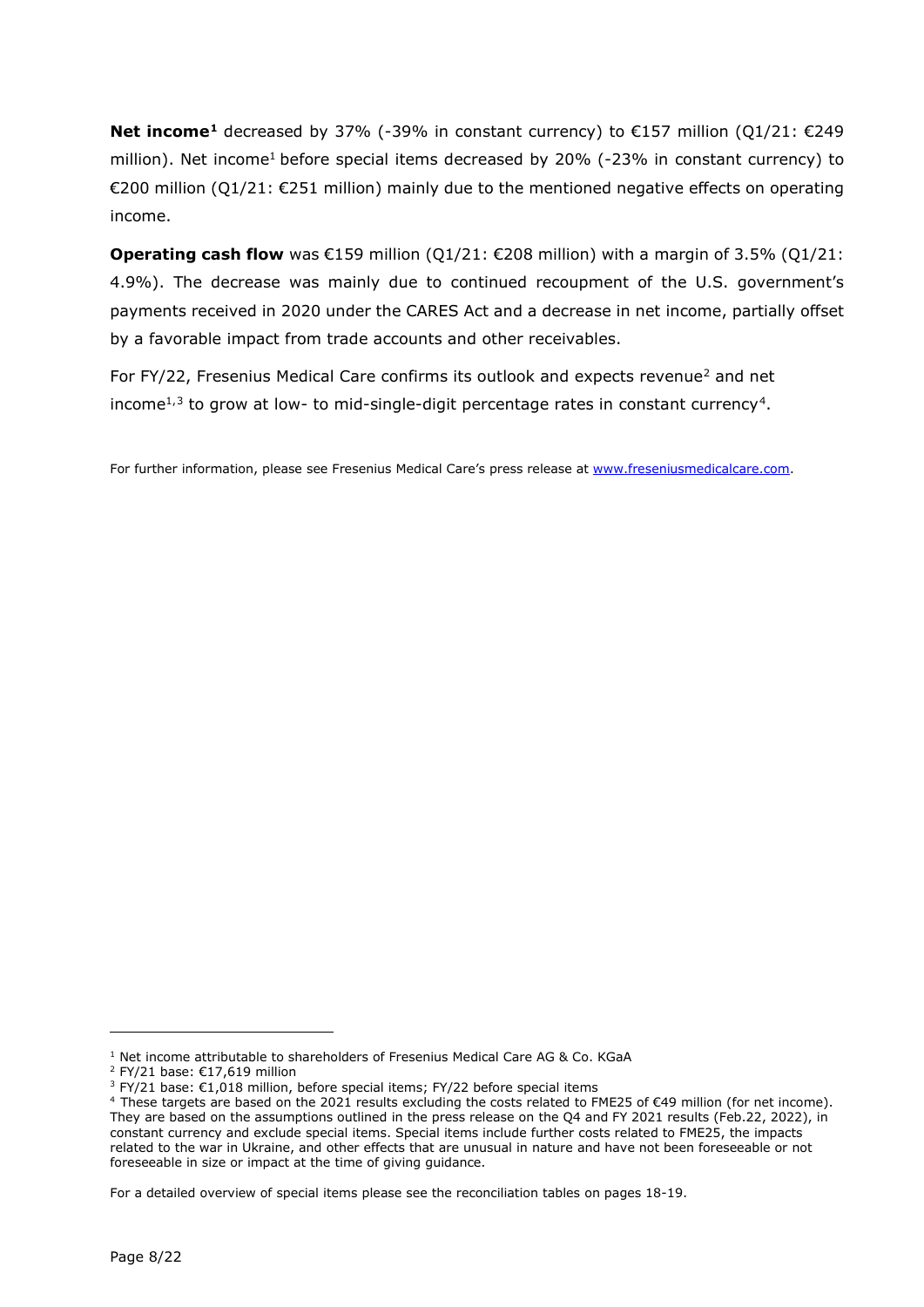### **Fresenius Kabi**

Fresenius Kabi offers intravenously administered generic drugs, clinical nutrition and infusion therapies for seriously and chronically ill patients in the hospital and outpatient environments. The company is also a leading supplier of medical devices and transfusion technology products. In the biosimilars business, Fresenius Kabi develops products with a focus on oncology and autoimmune diseases.

| $\epsilon$ in millions       | 01/2022 | Q1/2021 | Growth | Growth<br>in constant<br>currency |
|------------------------------|---------|---------|--------|-----------------------------------|
| Sales                        | 1,847   | 1,761   | 5%     | $1\%$                             |
| EBITDA <sup>1</sup>          | 396     | 374     | 6%     | $1\%$                             |
| $\overline{EBIT}$            | 293     | 276     | 6%     | $0\%$                             |
| Net income $1,2$             | 201     | 190     | 6%     | $1\%$                             |
| Employees (March 31/Dec. 31) | 41,926  | 41,397  | 1%     |                                   |

- **North America performance impacted by persistent headwinds**
- **Emerging Markets showed strong earnings growth**
- **Acquisition of Ivenix and majority stake in mAbxience expected to accelerate growth**

**Sales** increased by 5% (1% in constant currency) to €1,847 million (O1/21: €1,761 million). Organic growth was 1%. Positive currency translation effects of 4% were mainly related to the U.S. dollar and Chinese yuan.

Sales in **North America** increased by 4% (organic growth: -3%) to €579 million (Q1/21: €558 million). The organic revenue decrease was mainly due to high level of COVID-related absenteeism of production staff and ongoing competitive pressure.

Sales in **Europe** increased by 2% (organic growth: 2%) to €640 million (Q1/21: €626 million) mainly driven by increasingly normalizing volume demand given progressing recovery of elective treatments.

Sales in **Asia-Pacific** increased by 10% (organic growth: 3%) to €433 million (Q1/21: €392 million), due to solid growth across the region. In China, higher sales of products not affected by the NVBP (National Volume-Based Procurement) tenders contributed positively.

Sales in **Latin America/Africa** increased by 5% (organic growth: 2%) to €195 million (Q1/21: €185 million), over a high prior-year COVID-19-related base.

Sales in the **Biosimilars** business was €23 million, consistent with Fresenius Kabi's expectations.

<sup>1</sup> Before special items

<span id="page-8-1"></span><span id="page-8-0"></span><sup>&</sup>lt;sup>2</sup> Net income attributable to shareholders of Fresenius SE & Co. KGaA

For a detailed overview of special items please see the reconciliation tables on pages 18-19.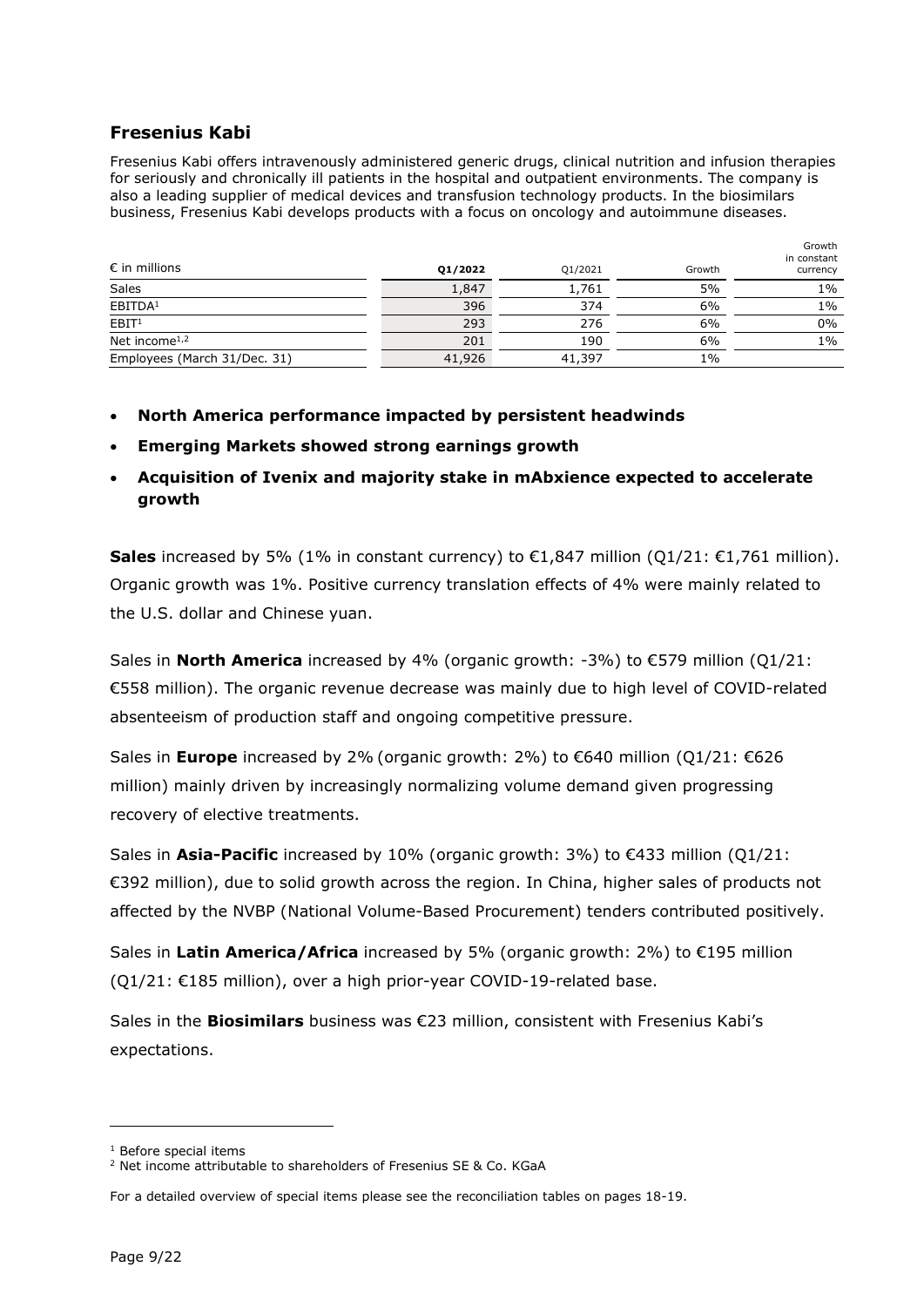**EBIT<sup>1</sup>** increased by 6% (0% in constant currency) to €293 million (O1/21: €276 million) with an EBIT margin<sup>1</sup> of 15.9% (Q1/21: 15.7%). The high level of absenteeism of production staff primarily due to COVID-19, ongoing competitive pressure, supply chain challenges as well as input cost inflation weighed on the financial performance.

**Net income**<sup>[1,](#page-9-0)[2](#page-9-1)</sup> increased by 6% (increased by 1% in constant currency) to  $\epsilon$ 201 million (Q1/21: €190 million).

**Operating cash flow** decreased to €133 million (Q1/21: €278 million) with a margin of 7.2% (Q1/21: 15.8%) mainly driven by a working capital build-up from e.g. higher raw material inventories.

For FY/22, Fresenius Kabi confirms its outlook and expects organic sales<sup>[3](#page-9-2)</sup> growth in a low-single-digit percentage range. Constant currency EBIT<sup>[4](#page-9-3)</sup> is expected to decline in a highsingle- to low-double-digit percentage range. Both sales and EBIT outlook include expected COVID-19 effects.

In March, the acquisitions of Ivenix and a majority stake in mAbxience were announced. mAbxience significantly enhances Fresenius Kabi's presence in the high-growth biopharmaceuticals market. The acquisition of Ivenix, closed at the beginning of May, strengthens the company's MedTech business. The financial effects from both acquisitions are excluded from guidance.

<sup>1</sup> Before special items

<span id="page-9-1"></span><span id="page-9-0"></span><sup>&</sup>lt;sup>2</sup> Net income attributable to shareholders of Fresenius SE & Co. KGaA

<sup>3</sup> FY/21 base: €7,193 million

<span id="page-9-3"></span><span id="page-9-2"></span><sup>4</sup> FY/21 base: €1,153 million, before special items, FY/22 before special items

For a detailed overview of special items please see the reconciliation tables on pages 18-19.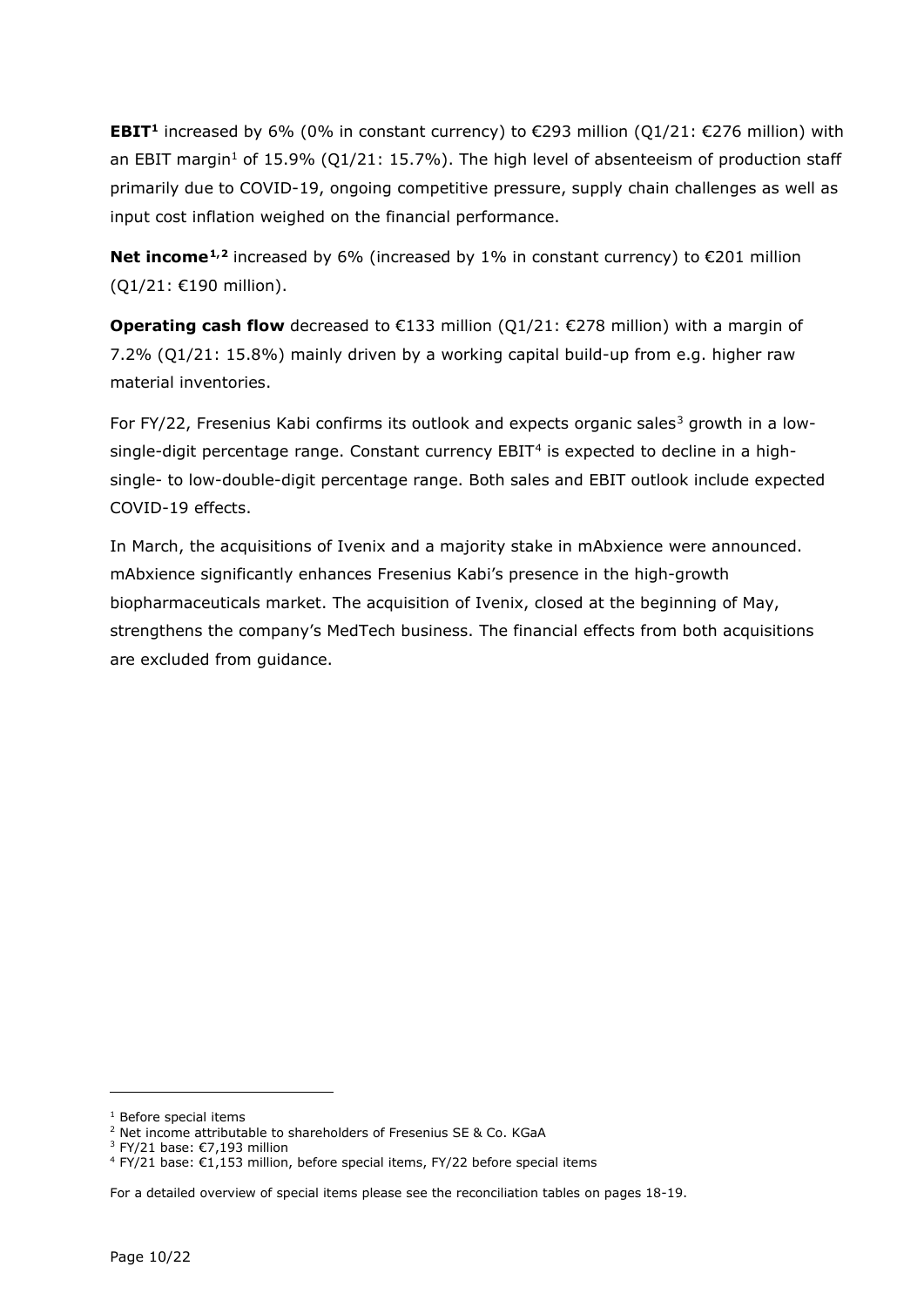#### **Fresenius Helios**

Fresenius Helios is Europe's leading private hospital operator. The company comprises Helios Germany, Helios Spain and Helios Fertility. Helios Germany operates 88 hospitals,  $\sim$ 130 outpatient centers and 6 prevention centers. Helios Spain operates 50 hospitals, 97 outpatient centers and around 300 occupational risk prevention centers. In addition, the company is active in Latin America with 8 hospitals and as a provider of medical diagnostics. Helios Fertility offers a wide spectrum of state-ofthe-art services in the field of fertility treatments.

| $\epsilon$ in millions                 | Q1/2022 | Q1/2021 | Growth | Growth<br>in constant<br>currency |
|----------------------------------------|---------|---------|--------|-----------------------------------|
| Sales                                  | 2,931   | 2,649   | 11%    | 11%                               |
| EBITDA <sup>1</sup>                    | 428     | 380     | 13%    | 13%                               |
| EBIT <sup>1</sup>                      | 306     | 268     | 14%    | 15%                               |
| Net income <sup><math>1,2</math></sup> | 195     | 173     | 13%    | 13%                               |
| Employees (March 31/Dec. 31)           | 124,430 | 123,484 | $1\%$  |                                   |

- **Helios Germany with solid organic growth based on increased number of admissions**
- **Helios Spain delivered excellent organic sales and earnings growth given continued strong activity levels**
- **Helios Fertility with solid financial performance**

**Sales** increased by 11% (11% in constant currency) to €2,931 million (Q1/21: €2,649 million). Organic growth was 8%. Acquisitions, mainly at Helios Fertility, contributed 3% to sales growth.

Sales of **Helios Germany** increased by 7% (organic growth: 5%) to €1,783 million (Q1/21: €1,673 million), mainly driven by increasing admissions, which are however still below prepandemic levels. Hence growth was supported by COVID-19-related reimbursement schemes. Acquisitions contributed 1% to sales growth.

Sales of **Helios Spain** increased by 12% (12% in constant currency) to €1,089 million  $(Q1/21: \text{\textsterling}976$  million). Organic growth of 11% was driven by consistently high activity levels. The hospitals in Latin America also contributed to sales growth. Acquisitions contributed 1% to sales growth.

Sales of the **Helios Fertility** were €57 million.

<sup>1</sup> Before special items

<span id="page-10-1"></span><span id="page-10-0"></span><sup>&</sup>lt;sup>2</sup> Net income attributable to shareholders of Fresenius SE & Co. KGaA

For a detailed overview of special items please see the reconciliation tables on pages 18-19.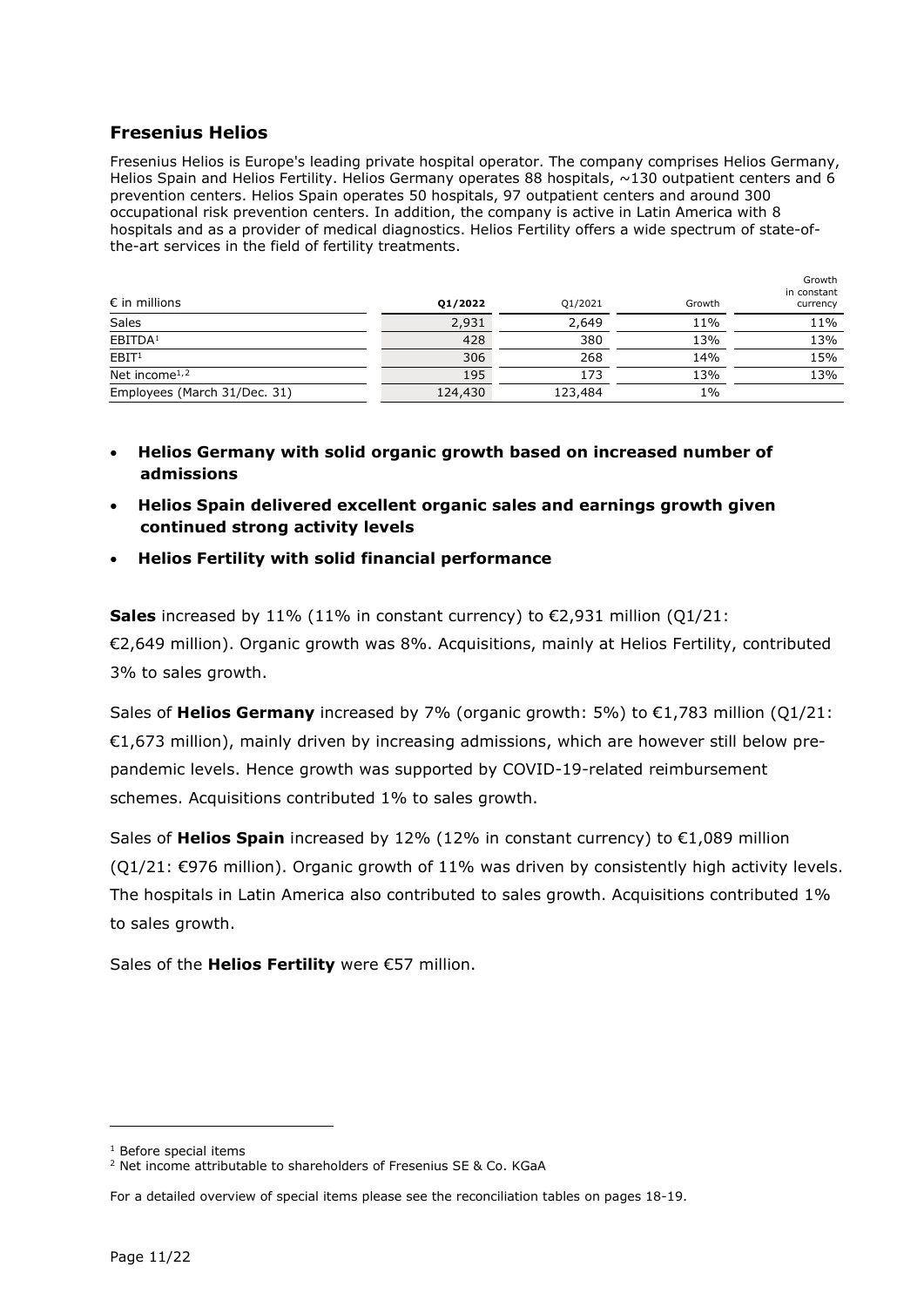**EBIT<sup>[1](#page-11-0)</sup>** increased by 14% (15% in constant currency) to €306 million (O1/21: €268 million) with an EBIT margin<sup>1</sup> of 10.4% (Q1/21: 10.1%).

EBIT<sup>1</sup> of **Helios Germany** increased by 3% to €154 million (Q1/21: €150 million) with an EBIT margin<sup>1</sup> of 8.6% (O1/21: 9.0%). COVID-related elevated staff absenteeism at the beginning of the quarter weighed on profitability. Inflationary effects had only a small negative impact.

EBIT<sup>1</sup> of **Helios Spain** increased by 21% (22% in constant currency) to  $\epsilon$ 153 million  $(Q1/21: E126$  million) due to the consistently high level of treatments. The Latin American business also showed a good performance. The EBIT margin<sup>1</sup> was  $14.0\%$  (Q1/21: 12.9%).

EBIT<sup>1</sup> of **Helios Fertility** was €4 million with an EBIT<sup>1</sup> margin of 7.0%.

**Net income<sup>1,[2](#page-11-1)</sup>** increased by 13% (13% in constant currency) to €195 million (Q1/21: €173 million).

**Operating cash flow** decreased to -€136 million (Q1/21: €215 million) with a margin of -4.6% (Q1/21: 8.1%) following a strong Q4/21 and COVID-19-related delays in budget negotiations in Germany.

For FY/22, Fresenius Helios confirms its outlook and expects organic sales<sup>[3](#page-11-2)</sup> growth in a low-to mid-single-digit percentage range and constant currency EBIT<sup>[4](#page-11-3)</sup> growth in a mid-singledigit percentage range. Both sales and EBIT outlook include expected COVID-19 effects.

<sup>1</sup> Before special items

<span id="page-11-1"></span><span id="page-11-0"></span><sup>&</sup>lt;sup>2</sup> Net income attributable to shareholders of Fresenius SE & Co. KGaA

<sup>3</sup> FY/21 base: €10,891 million

<span id="page-11-3"></span><span id="page-11-2"></span><sup>4</sup> FY/21 base: €1,127 million, before special items, FY/22 before special items

For a detailed overview of special items please see the reconciliation tables on pages 18-19.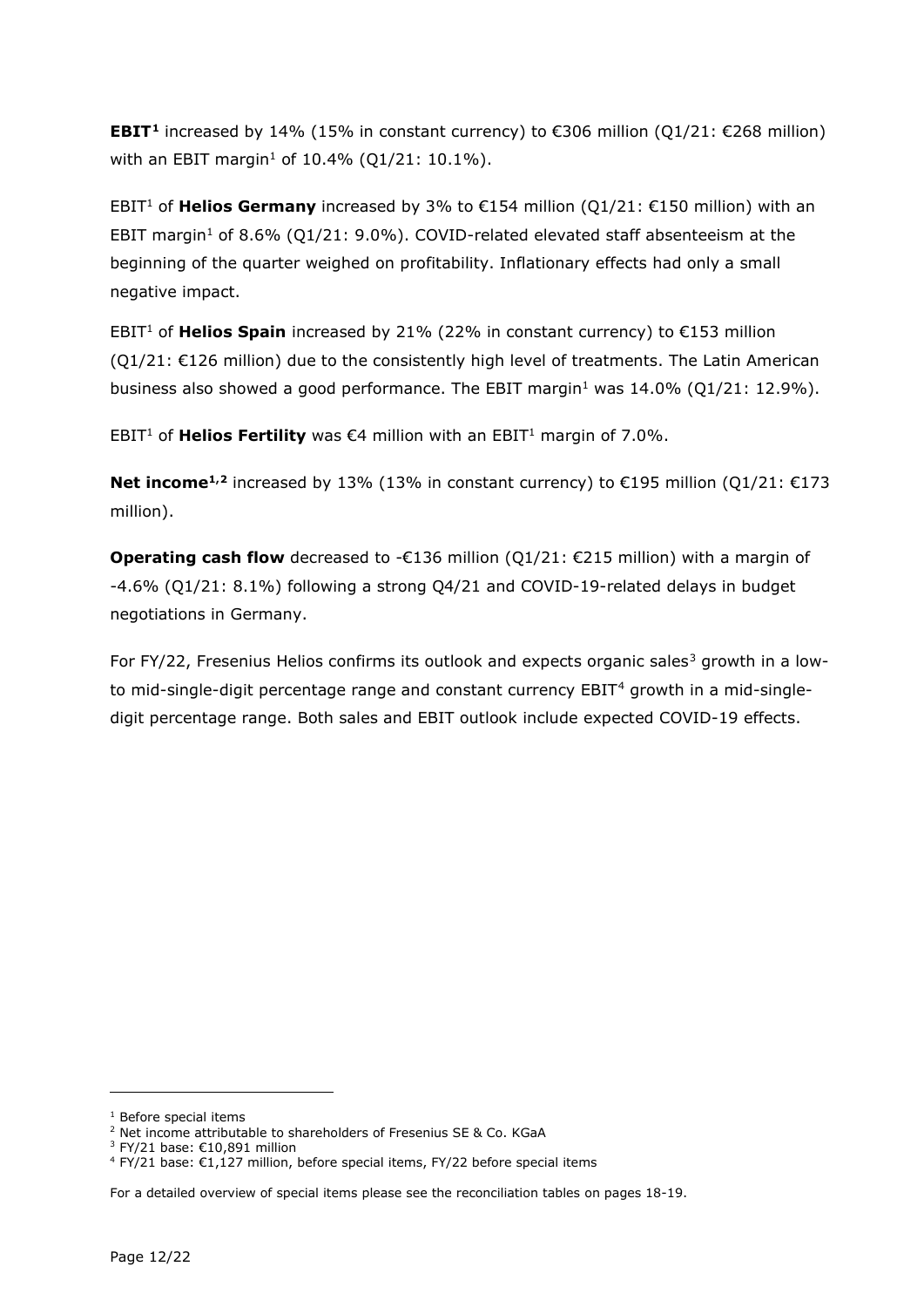### **Fresenius Vamed**

Fresenius Vamed manages projects and provides services for hospitals and other health care facilities worldwide and is a leading post-acute care provider in Central Europe. The portfolio ranges along the entire value chain: from project development, planning, and turnkey construction, via maintenance and technical management to total operational management.

| $\epsilon$ in millions                 | Q1/2022 | Q1/2021 | Growth | Growth<br>in constant<br>currency |
|----------------------------------------|---------|---------|--------|-----------------------------------|
| Sales                                  | 513     | 477     | 8%     | 7%                                |
| EBITDA <sup>1</sup>                    | 32      |         | 88%    | 82%                               |
| EBIT <sup>1</sup>                      |         | -4      |        |                                   |
| Net income <sup><math>1,2</math></sup> |         |         | 157%   | 157%                              |
| Employees (March 31/Dec. 31)           | 19,511  | 19,721  | $-1%$  |                                   |

- **Project business still marked by COVID-19-related headwinds as well as global supply chain challenges and cost inflation**
- **Service business supported by increasing elective treatment activity**
- **Excellent order intake**

**Sales** increased by 8% (7% in constant currency) to €513 million (Q1/21: €477 million). Organic growth was 7%.

Sales in the **service business** increased by 12% (11% in constant currency) to €405 million (Q1/21: €363 million) due to recovering elective treatments. Sales in the **project business** decreased by 5% (-5% in constant currency) to €108 million (Q1/21: €114 million), driven by COVID-19-related headwinds as well as global supply chain challenges.

**EBIT<sup>1</sup>** increased to  $\epsilon$ 8 million (O1/21:  $-\epsilon$ 4 million) mainly driven by the service business with an EBIT margin<sup>1</sup> of 1.6% (Q1/21:  $-0.8$ %).

<sup>1</sup> Before special items

<span id="page-12-1"></span><span id="page-12-0"></span><sup>2</sup> Net income attributable to shareholders of VAMED AG

For a detailed overview of special items please see the reconciliation tables on pages 18-19.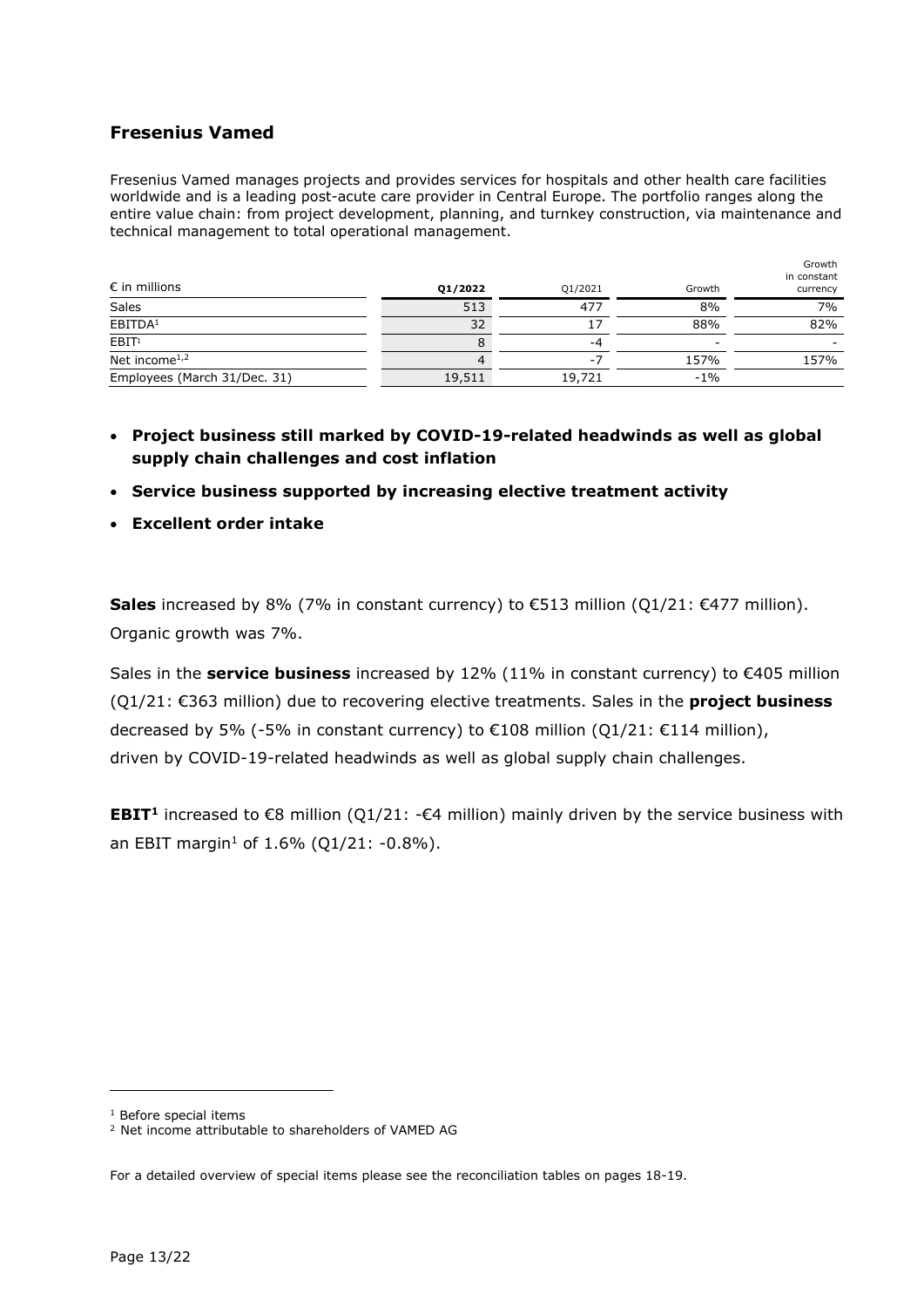**Net income<sup>[1,](#page-13-0)[2](#page-13-1)</sup>** increased to €4 million (Q1/21:  $-€7$  million).

**Order intake** was €263 million (Q1/21: €138 million). As of March 31, 2022, **order backlog** was at €3,626 million (December 31, 2021: €3,473 million).

**Operating cash flow** decreased to - $\epsilon$ 45 million (Q1/21:  $-\epsilon$ 44 million) with a margin of -8.8% (Q1/21: -9.2%), due to phasing effects and COVID-19-related delays in the project business as well as some working capital build-ups.

For FY/22, Fresenius Vamed confirms its outlook and expects organic sales<sup>[3](#page-13-2)</sup> growth in a high-single to low-double-digit percentage range and constant currency EBIT<sup>[4](#page-13-3)</sup> to return to absolute pre-COVID-19 levels (FY/19: €134 million). Both sales and EBIT outlook include expected COVID-19 effects.

<span id="page-13-0"></span><sup>&</sup>lt;sup>1</sup> Before special items

<span id="page-13-2"></span><span id="page-13-1"></span><sup>2</sup> Net income attributable to shareholders of VAMED AG

<sup>3</sup> FY/21 base: €2,297 million

<span id="page-13-3"></span><sup>4</sup> FY/21 base: €101 million, before special items; FY/22 before special items

For a detailed overview of special items please see the reconciliation tables on pages 18-19.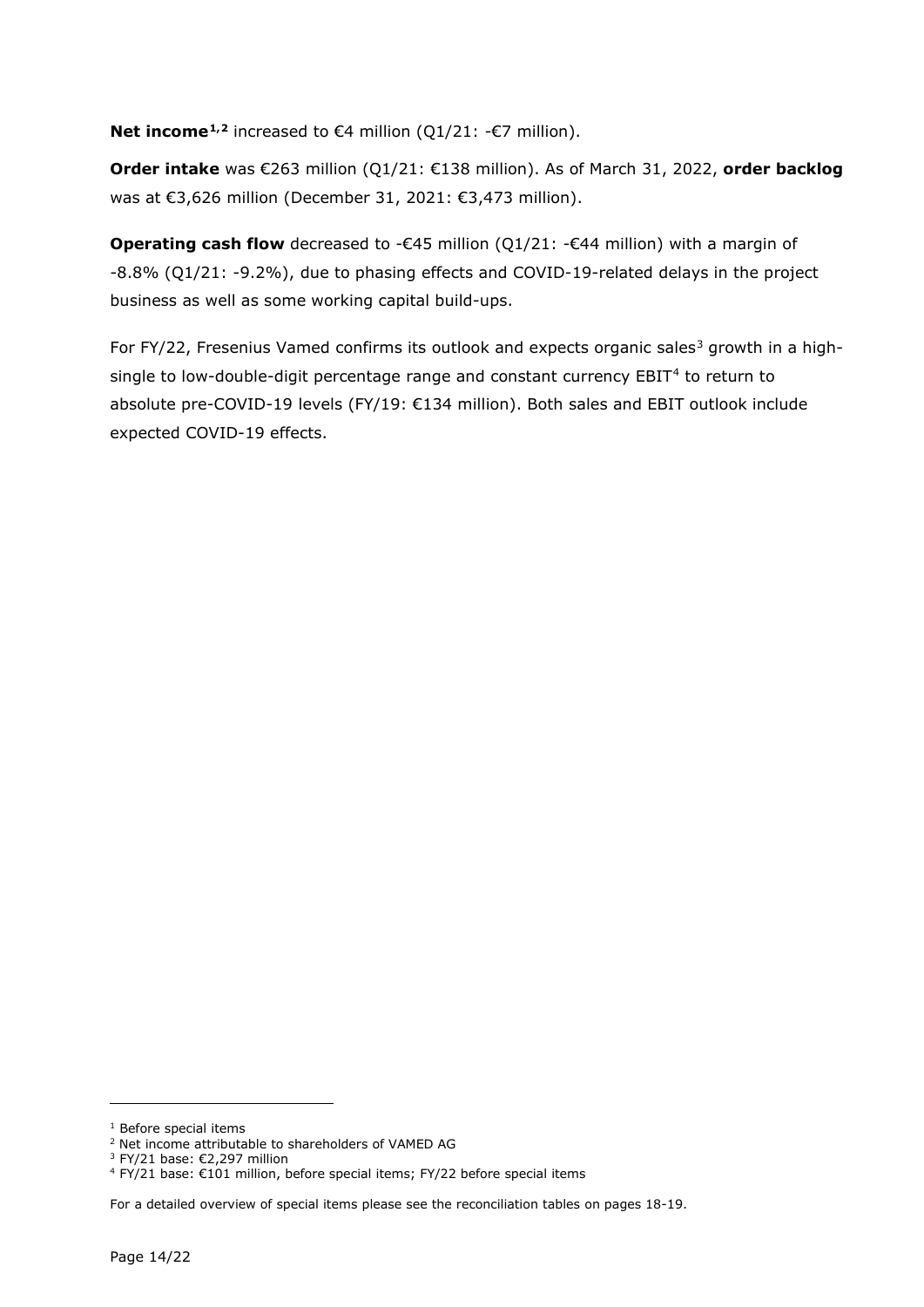### **Conference Call**

As part of the publication of the results for Q1/2022, a conference call will be held on May 4, 2022 at 1:30 p.m. CEDT (7:30 a.m. EDT). You are cordially invited to follow the conference call in a live broadcast over the Internet at [www.fresenius.com/media-calendar.](http://www.fresenius.com/media-calendar) Following the call, a replay will be available on our website.

# # #

For additional information on the performance indicators used please refer to our website [https://www.fresenius.com/alternative-performance-measures.](https://www.fresenius.com/alternative-performance-measures)

# # #

Fresenius is a global healthcare group, providing products and services for dialysis, hospital and outpatient medical care. In 2021, Group sales were €37.5 billion. On March 31, 2022, the Fresenius Group had 317,242 employees worldwide.

For more information visit the Company's website at [www.fresenius.com.](http://www.fresenius.com/) Follow us on social media: [www.fresenius.com/socialmedia](http://www.fresenius.com/socialmedia)

This release contains forward-looking statements that are subject to various risks and uncertainties. Future results could differ materially from those described in these forward-looking statements due to certain factors, e.g. changes in business, economic and competitive conditions, regulatory reforms, results of clinical trials, foreign exchange rate fluctuations, uncertainties in litigation or investigative proceedings, the availability of financing and unforeseen impacts of international conflicts. Fresenius does not undertake any responsibility to update the forward-looking statements in this release.

Fresenius SE & Co. KGaA Registered Office: Bad Homburg, Germany Commercial Register: Amtsgericht Bad Homburg, HRB 11852 Chairman of the Supervisory Board: Wolfgang Kirsch

General Partner: Fresenius Management SE Registered Office: Bad Homburg, Germany Commercial Register: Amtsgericht Bad Homburg, HRB 11673 Management Board: Stephan Sturm (Chairman), Dr. Sebastian Biedenkopf, Dr. Francesco De Meo, Rachel Empey, Rice Powell, Michael Sen, Dr. Ernst Wastler Chairman of the Supervisory Board: Wolfgang Kirsch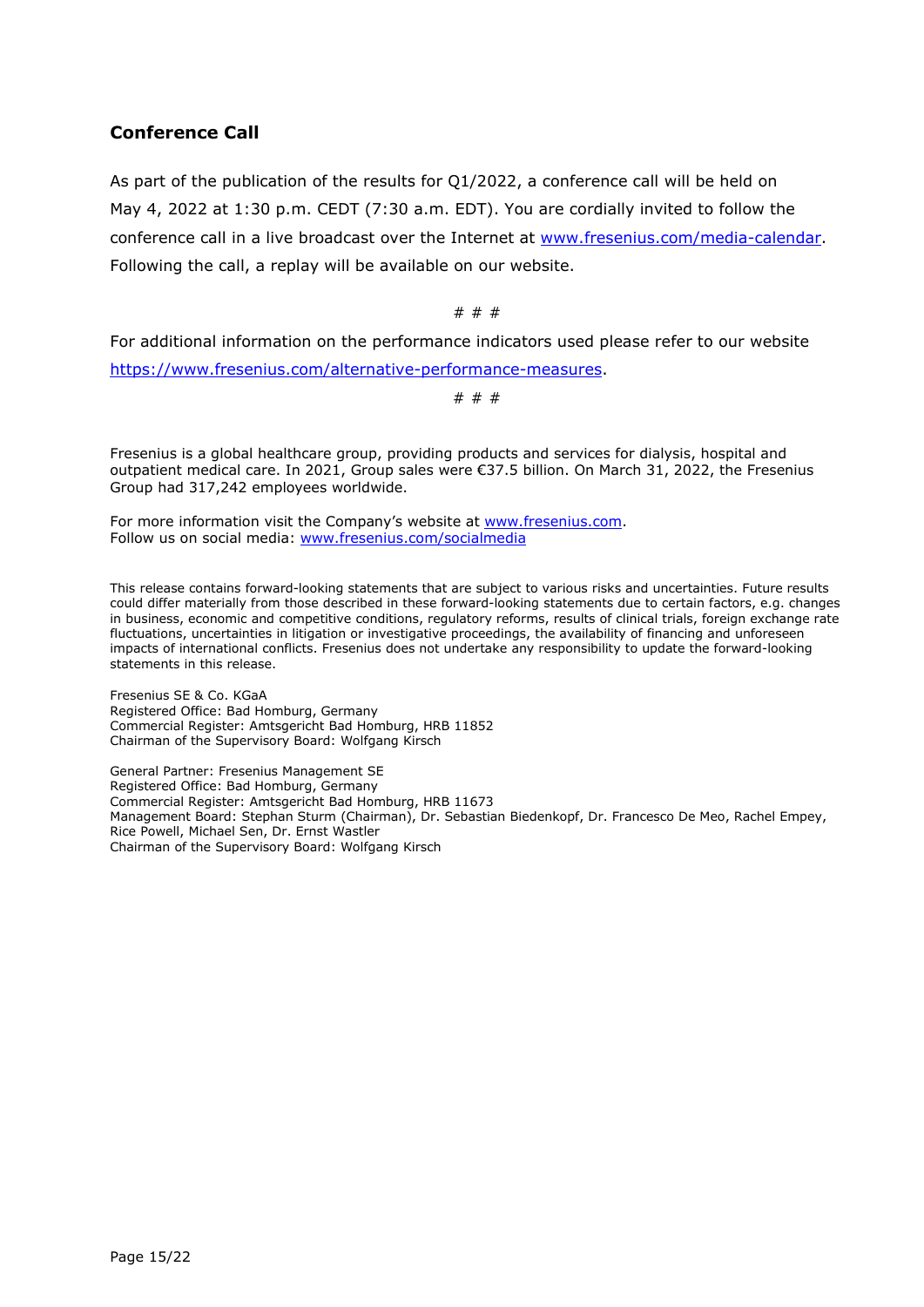# **Fresenius Group Figures and Targets**

## **Basis FY/21 for Guidance FY/22**

### **Group and Segments**

| $\epsilon$ in millions                                                                                              | <b>Fresenius</b><br>Group | <b>Fresenius</b><br>Medical<br>Care | <b>Fresenius</b><br>Kabi | <b>Fresenius</b><br><b>Helios</b> | <b>Fresenius</b><br>Vamed |
|---------------------------------------------------------------------------------------------------------------------|---------------------------|-------------------------------------|--------------------------|-----------------------------------|---------------------------|
| Sales reported (base)                                                                                               | 37,520                    | 17,619                              | 7,193                    | 10,891                            | 2,297                     |
| Revaluations of biosimilars contingent<br>purchase price liabilities                                                |                           |                                     | $-49$                    |                                   |                           |
| Expenses associated with the Fresenius cost and<br>efficiency program                                               |                           |                                     | 58                       | 10                                | 0                         |
| <b>EBIT</b><br>(before special items = base Kabi, Helios, Vamed<br>guidance)                                        |                           |                                     | 1,153                    | 1,127                             | 101                       |
| Net income (as reported)                                                                                            | 1,818                     | 969                                 |                          |                                   |                           |
| Revaluations of biosimilars contingent<br>purchase price liabilities                                                | $-33$                     |                                     |                          |                                   |                           |
| Expenses associated with the Fresenius cost and<br>efficiency program<br>(including costs related to FME25 program) | 82                        | 49                                  |                          |                                   |                           |
| <b>Net income</b><br>(before special items = base FMC guidance)                                                     |                           | 1,018                               |                          |                                   |                           |
| <b>Net income</b><br>(before special items= base Fresenius Group<br>quidance)                                       | 1,867                     |                                     |                          |                                   |                           |

## **Estimated COVID-19 effects Q1/22**

|                            | Reported growth rate<br>in constant currency<br>including COVID-19-effects |         | Estimated<br>COVID-19 impact<br>in constant currency |                |               | Estimated growth rate<br>in constant currency<br>excluding COVID-19-effects |
|----------------------------|----------------------------------------------------------------------------|---------|------------------------------------------------------|----------------|---------------|-----------------------------------------------------------------------------|
| $\epsilon$ in millions     | 01/2022                                                                    | 01/2021 | 01/2022                                              | 01/2021        | 01/2022       | Q1/2021                                                                     |
| <b>Sales</b>               | 5%                                                                         | 3%      | 0 to $-1\%$                                          | $-1$ to $-2\%$ | 5 to 6%       | 4 to 5%                                                                     |
| Net income                 |                                                                            |         |                                                      |                |               |                                                                             |
| (before special items) $1$ | 3%                                                                         | $-2%$   | 5 to $1\%$                                           | $-2$ to $-6\%$ | $-2$ to $2\%$ | 0 to $4%$                                                                   |

<sup>1</sup> Net income attributable to shareholders of Fresenius SE & Co. KGaA

For a detailed overview of special items please see the reconciliation tables on pages 18-19.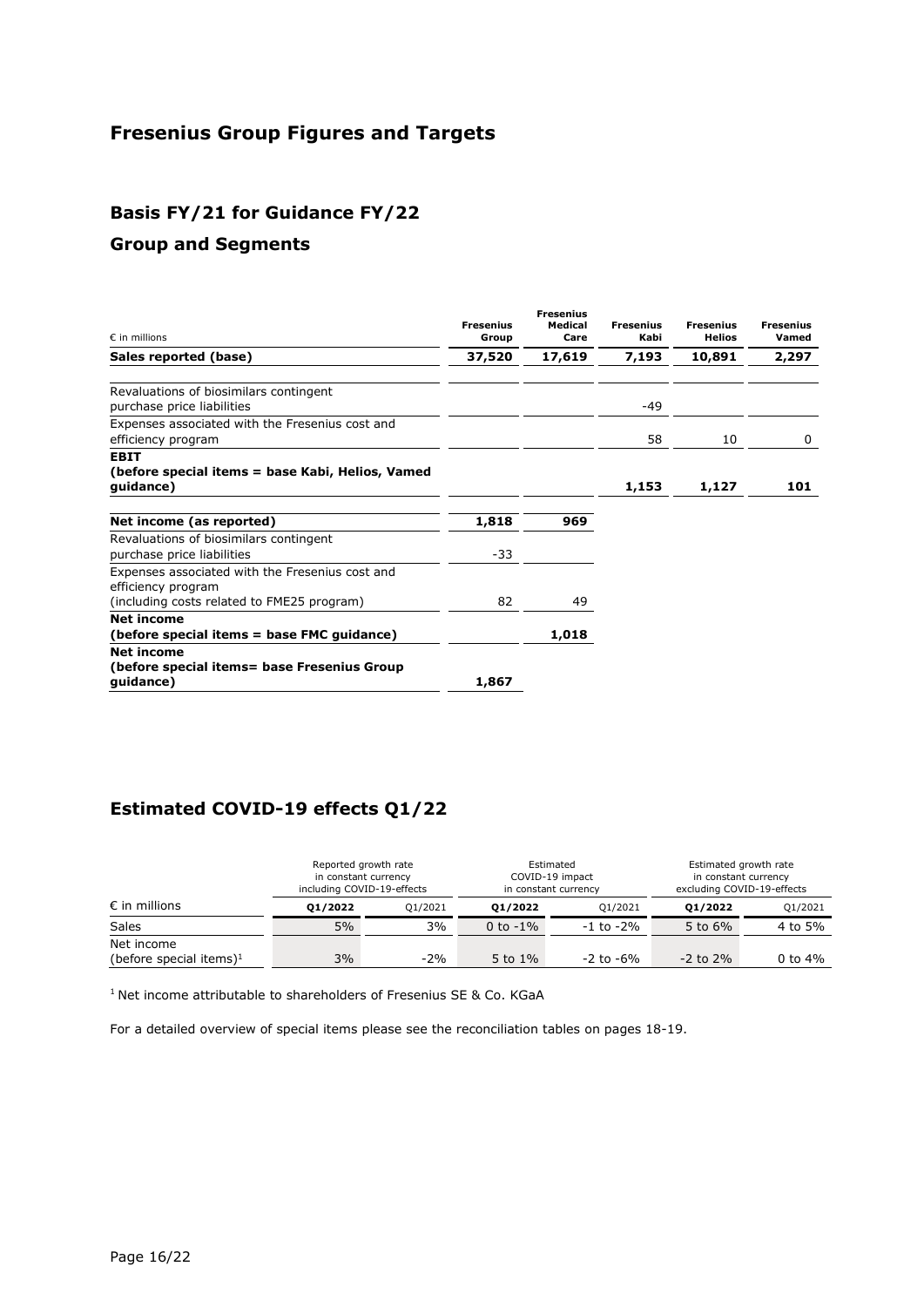## **Statement of Comprehensive Income**

| $\epsilon$ in millions                                            | 01/2022     | Q1/2021     | Growth |
|-------------------------------------------------------------------|-------------|-------------|--------|
| <b>Sales</b>                                                      | 9,720       | 8,984       | 8%     |
| Costs of Sales                                                    | $-7,162$    | $-6,526$    | $-10%$ |
| <b>Gross profit</b>                                               | 2,558       | 2,458       | 4%     |
| Selling, general and administrative expenses                      | $-1,477$    | $-1,266$    | $-17%$ |
| Research and development expenses                                 | $-179$      | $-186$      | 4%     |
| <b>Operating income (EBIT)</b>                                    | 902         | 1,006       | $-10%$ |
| Interest result                                                   | $-118$      | $-137$      | 14%    |
| <b>Financial result</b>                                           | $-118$      | $-137$      | 14%    |
| Income before income taxes                                        | 784         | 869         | $-10%$ |
| Income taxes                                                      | $-185$      | $-198$      | 7%     |
| <b>Net income</b>                                                 | 599         | 671         | $-11%$ |
| Noncontrolling interests                                          | $-186$      | $-236$      | 21%    |
| Net income attributable to Fresenius SE & Co. KGaA <sup>1,2</sup> | 462         | 436         | 6%     |
| Net income attributable to Fresenius SE & Co. KGaA <sup>1</sup>   | 413         | 435         | $-5%$  |
| Earnings per ordinary share $(\mathbb{C})^{1,2}$                  | 0.83        | 0.78        | 6%     |
| Fully diluted earnings per ordinary share $(\epsilon)^{1,2}$      | 0.83        | 0.78        | 6%     |
| Earnings per ordinary share $(\mathbb{C})^1$                      | 0.74        | 0.78        | -5%    |
| Fully diluted earnings per ordinary share $(\epsilon)^1$          | 0.74        | 0.78        | $-5%$  |
| Average number of shares                                          | 558,502,143 | 557,541,159 | $0\%$  |
| EBITDA <sup>2</sup>                                               | 1,658       | 1,631       | 2%     |
| Depreciation and amortization <sup>2</sup>                        | 662         | 622         | 6%     |
| EBIT <sup>2</sup>                                                 | 996         | 1,009       | $-1%$  |
| EBITDA margin <sup>2</sup>                                        | 17.1%       | 18.2%       |        |
| EBIT margin <sup>2</sup>                                          | 10.2%       | 11.2%       |        |

 $1$  Net income attributable to shareholders of Fresenius SE & Co. KGaA

2 Before special items

For a detailed overview of special items please see the reconciliation tables on pages 18-19.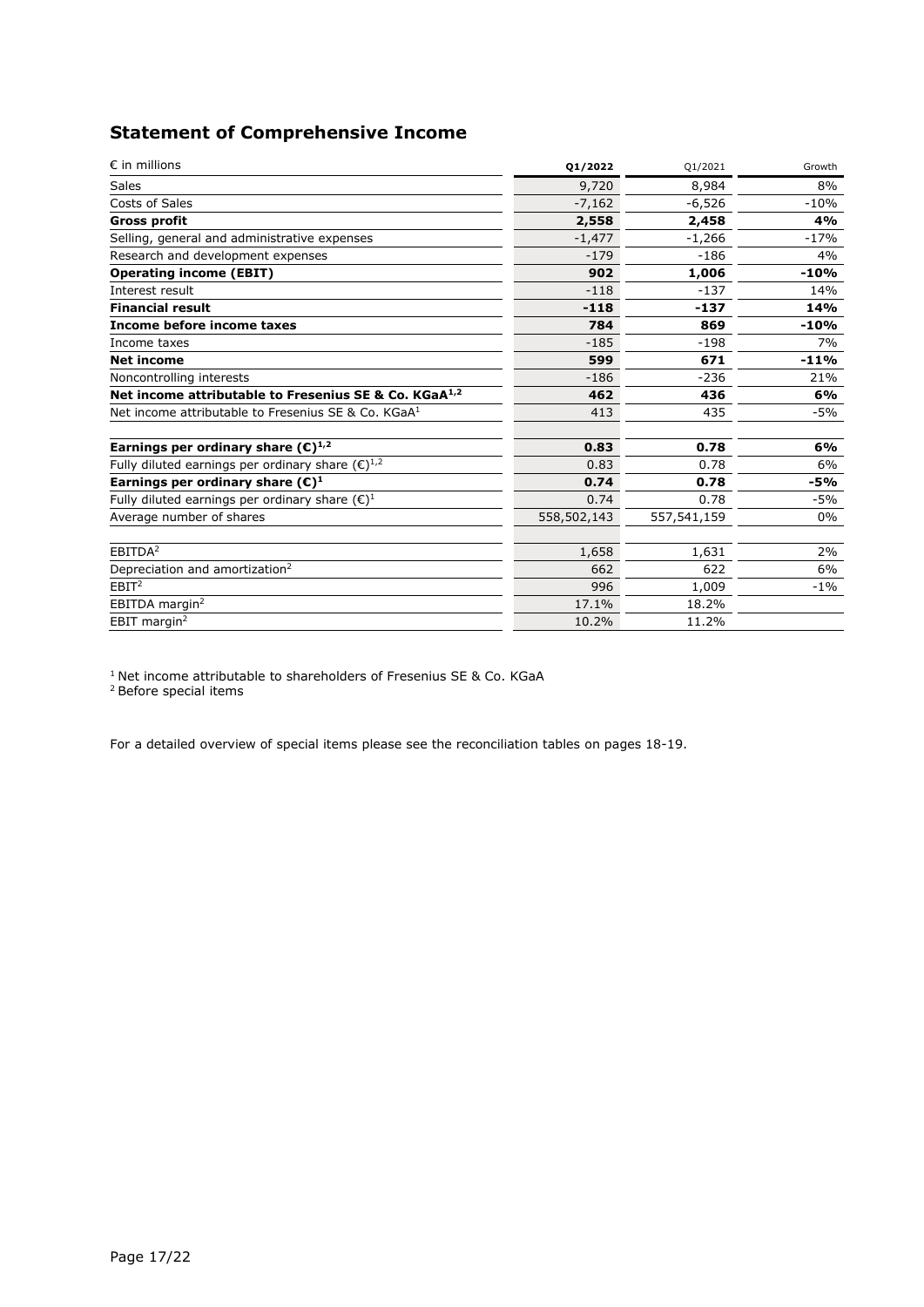#### **Reconciliation**

Consolidated results for Q1/2022 and Q1/2021 include special items. These concern: Revaluations of biosimilars contingent purchase price liabilities, expenses associated with the Fresenius cost and efficiency program (including costs related to FME25 program), impacts related to the war in Ukraine as well as transaction costs mAbxience/ Ivenix. The special items shown within the reconciliation tables are reported in the "Corporate" segment.

## **Fresenius Group Q1/22**

| $\epsilon$ in millions                                                | Q1/2022  | Q1/2021 | Growth rate | Growth rate<br>in constant<br>currency |
|-----------------------------------------------------------------------|----------|---------|-------------|----------------------------------------|
| Sales reported                                                        | 9,720    | 8,984   | 8%          | 5%                                     |
|                                                                       |          |         |             |                                        |
| <b>EBIT reported (after special items)</b>                            | 902      | 1,006   | $-10%$      | $-14%$                                 |
| Revaluations of biosimilars contingent purchase price<br>liabilities  | -2       |         |             |                                        |
| Expenses associated with the Fresenius cost and efficiency            |          |         |             |                                        |
| program                                                               | 64       | 3       |             |                                        |
| Impacts related to the war in Ukraine                                 | 30       |         |             |                                        |
| Transaction costs mAbxience, Ivenix                                   |          |         |             |                                        |
| <b>EBIT</b> (before special items)                                    | 996      | 1,009   | $-1%$       | -5%                                    |
| Net interest reported (after special items)                           | $-118$   | $-137$  | 14%         | 17%                                    |
| Revaluations of biosimilars contingent purchase price<br>liabilities  | -1       |         |             |                                        |
| Net interest (before special items)                                   | $-119$   | $-137$  | 13%         | 16%                                    |
| Income taxes reported (after special items)                           | $-185$   | $-198$  | 7%          | 10%                                    |
| Revaluations of biosimilars contingent purchase price                 |          |         |             |                                        |
| liabilities                                                           | 1        |         |             |                                        |
| Expenses associated with the Fresenius cost and efficiency            |          |         |             |                                        |
| program                                                               | -12      | -1      |             |                                        |
| Impacts related to the war in Ukraine                                 | $-3$     |         |             |                                        |
| Transaction costs mAbxience, Ivenix                                   | $\Omega$ |         |             |                                        |
| Income taxes (before special items)                                   | $-199$   | -199    | 0%          | 4%                                     |
| Noncontrolling interest reported (after special items)                | $-186$   | $-236$  | 21%         | 25%                                    |
| Expenses associated with the Fresenius cost and efficiency            |          |         |             |                                        |
| program                                                               | -17      | -1      |             |                                        |
| Impacts related to the war in Ukraine                                 | $-13$    |         |             |                                        |
| Noncontrolling interest (before special items)                        | $-216$   | $-237$  | 9%          | 13%                                    |
| Net income reported (after special items) <sup>1</sup>                | 413      | 435     | -5%         | -8%                                    |
| Revaluations of biosimilars contingent purchase price<br>liabilities  | -2       |         |             |                                        |
| Expenses associated with the Fresenius cost and efficiency<br>program | 35       | 1       |             |                                        |
| Impacts related to the war in Ukraine                                 | 14       |         |             |                                        |
| Transaction costs mAbxience, Ivenix                                   | 2        |         |             |                                        |
| Net income (before special items) <sup>1</sup>                        | 462      | 436     | 6%          | 3%                                     |

<sup>1</sup> Net income attributable to shareholders of Fresenius SE & Co. KGaA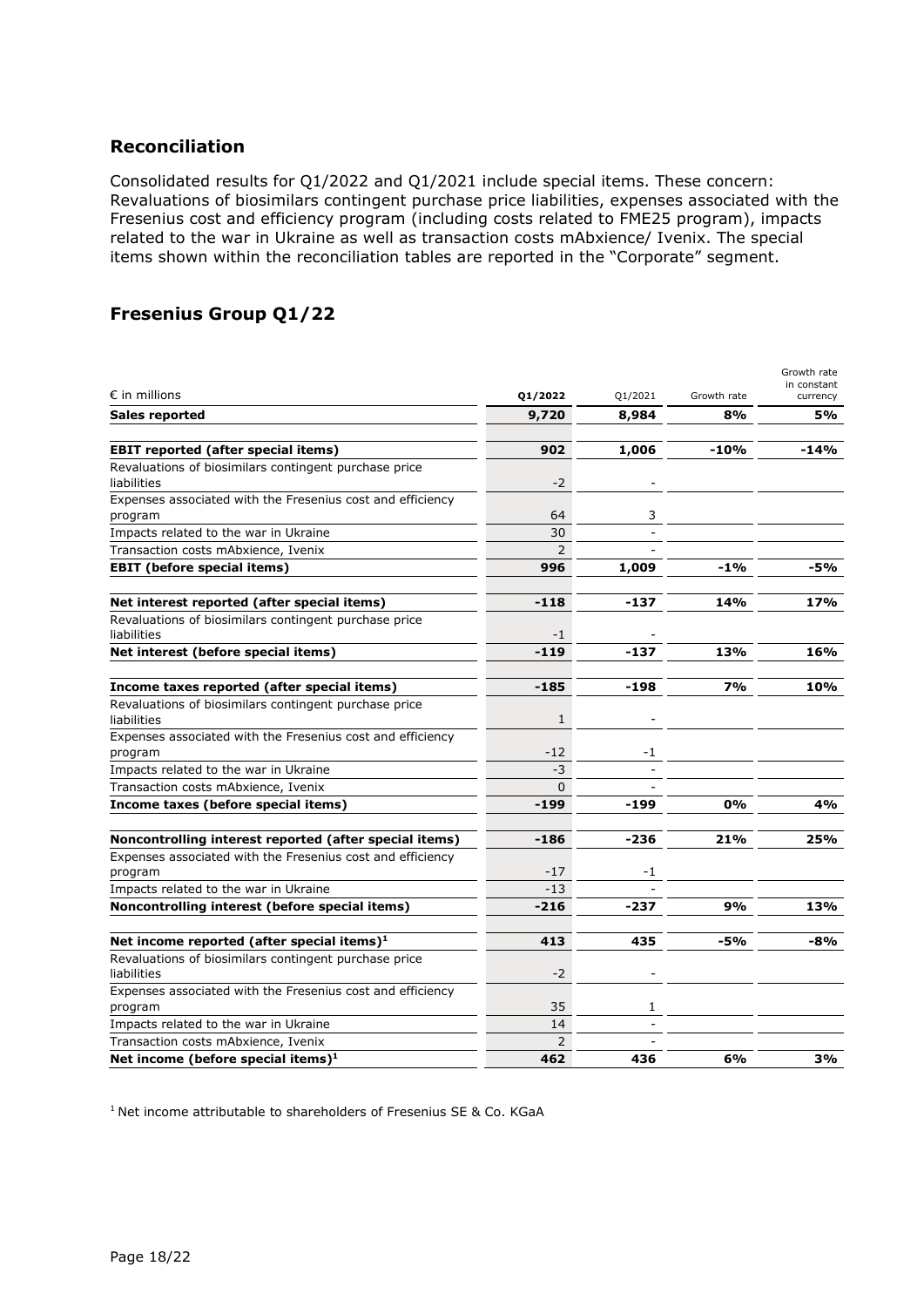# **Fresenius Medical Care Q1/22**

| $\epsilon$ in millions                        | 01/2022 | Q1/2021 | Growth rate | Growth rate<br>in constant<br>currency |
|-----------------------------------------------|---------|---------|-------------|----------------------------------------|
| <b>Sales reported</b>                         | 4,548   | 4,210   | 8%          | 3%                                     |
| <b>EBIT reported (after special items)</b>    | 348     | 474     | $-27%$      | -30%                                   |
| Costs related to FME25 program                | 33      | 3       |             |                                        |
| Impacts related to the war in Ukraine         | 22      |         |             |                                        |
| <b>EBIT</b> (before special items)            | 403     | 477     | $-15%$      | $-19%$                                 |
| Net income reported (after special items) $1$ | 157     | 249     | -37%        | -39%                                   |
| Costs related to FME25 program                | 24      | 2       |             |                                        |
| Impacts related to the war in Ukraine         | 19      |         |             |                                        |
| Net income (before special items) $1$         | 200     | 251     | $-20%$      | $-23%$                                 |

 $1$  Net income attributable to shareholders of Fresenius Medical Care AG & Co. KGaA

# **Fresenius Kabi Q1/22**

| $\epsilon$ in millions                                               | 01/2022 | Q1/2021 | Growth rate | Growth rate<br>in constant<br>currency |
|----------------------------------------------------------------------|---------|---------|-------------|----------------------------------------|
| Sales reported                                                       | 1,847   | 1,761   | 5%          | $1\%$                                  |
| Revaluations of biosimilars contingent purchase price<br>liabilities | $-2$    |         |             |                                        |
| Expenses associated with the Fresenius cost and efficiency           |         |         |             |                                        |
| program                                                              | 28      |         |             |                                        |
| Impacts related to the war in Ukraine                                | 8       |         |             |                                        |
| Transaction costs mAbxience, Ivenix                                  |         |         |             |                                        |
| <b>EBIT</b> (before special items)                                   | 293     | 276     | 6%          | 0%                                     |

# **Fresenius Helios Q1/22**

| <b>EBIT</b> (before special items)                         | 306     | 268                      | 14%         | 15%                                    |
|------------------------------------------------------------|---------|--------------------------|-------------|----------------------------------------|
| program                                                    | 0       | $\overline{\phantom{a}}$ |             |                                        |
| Expenses associated with the Fresenius cost and efficiency |         |                          |             |                                        |
| <b>Sales reported</b>                                      | 2,931   | 2,649                    | 11%         | <b>11%</b>                             |
| $\epsilon$ in millions                                     | 01/2022 | 01/2021                  | Growth rate | Growth rate<br>in constant<br>currency |

## **Fresenius Vamed Q1/22**

| $\epsilon$ in millions                                     | 01/2022 | 01/2021 | Growth rate | Growth rate<br>in constant<br>currency |
|------------------------------------------------------------|---------|---------|-------------|----------------------------------------|
| <b>Sales reported</b>                                      | 513     | 477     | 8%          | <b>7%</b>                              |
| Expenses associated with the Fresenius cost and efficiency |         |         |             |                                        |
| program                                                    |         |         |             |                                        |
| <b>EBIT</b> (before special items)                         | 8       | -4      | --          | --                                     |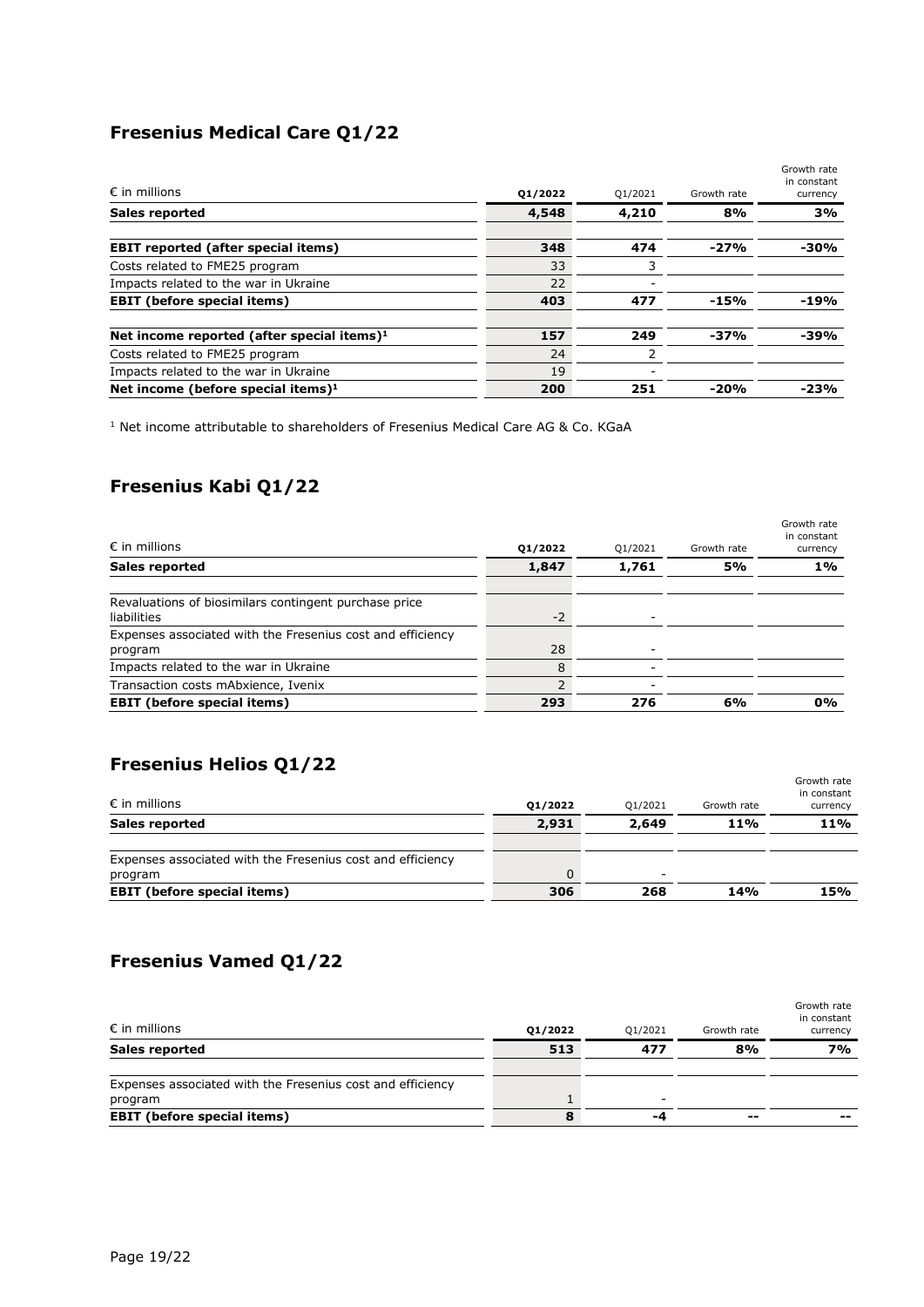## **Statement of Financial Position**

| $\epsilon$ in millions                             | March 31,<br>2022 | Dec. 31,<br>2021 | Growth |
|----------------------------------------------------|-------------------|------------------|--------|
| <b>ASSETS</b>                                      |                   |                  |        |
| <b>Current assets</b>                              | 18,002            | 17,461           | 3%     |
| thereof trade accounts receivables                 | 7,794             | 7,045            | 11%    |
| thereof inventories                                | 4,423             | 4,218            | 5%     |
| thereof cash and cash equivalents                  | 2,077             | 2,764            | $-25%$ |
| <b>Non-current assets</b>                          | 55,112            | 54,501           | $1\%$  |
| thereof property, plant and equipment              | 12,649            | 12,569           | $1\%$  |
| thereof goodwill and other intangible assets       | 33,209            | 32,774           | $1\%$  |
| thereof right-of-use-assets                        | 5,994             | 6,014            | $0\%$  |
| <b>Total assets</b>                                | 73,114            | 71,962           | 2%     |
| <b>LIABILITIES AND SHAREHOLDERS' EQUITY</b>        |                   |                  |        |
| <b>Liabilities</b>                                 | 42,530            | 42,674           | 0%     |
| thereof trade accounts payable                     | 1,897             | 2,039            | $-7%$  |
| thereof accruals and other short-term liabilities  | 10,435            | 10,594           | $-2%$  |
| thereof debt                                       | 27,211            | 27,155           | $0\%$  |
| thereof lease liabilities                          | 6,584             | 6,590            | 0%     |
| Noncontrolling interests                           | 10,714            | 10,290           | 4%     |
| Total Fresenius SE & Co. KGaA shareholders' equity | 19,870            | 18,998           | 5%     |
| <b>Total shareholders' equity</b>                  | 30,584            | 29,288           | 4%     |
| Total liabilities and shareholders' equity         | 73,114            | 71,962           | 2%     |

## **Statement of Cash Flows**

| $\epsilon$ in millions                                          | 01/2022  | Q1/2021 | Growth  |
|-----------------------------------------------------------------|----------|---------|---------|
| Net income                                                      | 599      | 671     | $-11%$  |
| Depreciation and amortization                                   | 693      | 622     | 11%     |
| Change working capital and others                               | $-1,191$ | $-641$  | $-86%$  |
| <b>Operating Cash flow</b>                                      | 101      | 652     | -85%    |
| Capital expenditure, net                                        | $-356$   | $-411$  | 13%     |
| Cash flow before acquisitions and dividends                     | $-255$   | 241     |         |
| Cash used for acquisitions/proceeds from divestitures           | $-92$    | $-63$   | $-46%$  |
| Dividends paid                                                  | $-56$    | -61     | 8%      |
| Free cash flow after acquisitions and dividends                 | $-403$   | 117     | --      |
| Cash provided by/used for financing activities                  | $-319$   | $-123$  | $-159%$ |
| Effect of exchange rates on change in cash and cash equivalents | 35       | 46      | $-24%$  |
| Net change in cash and cash equivalents                         | $-687$   | 40      |         |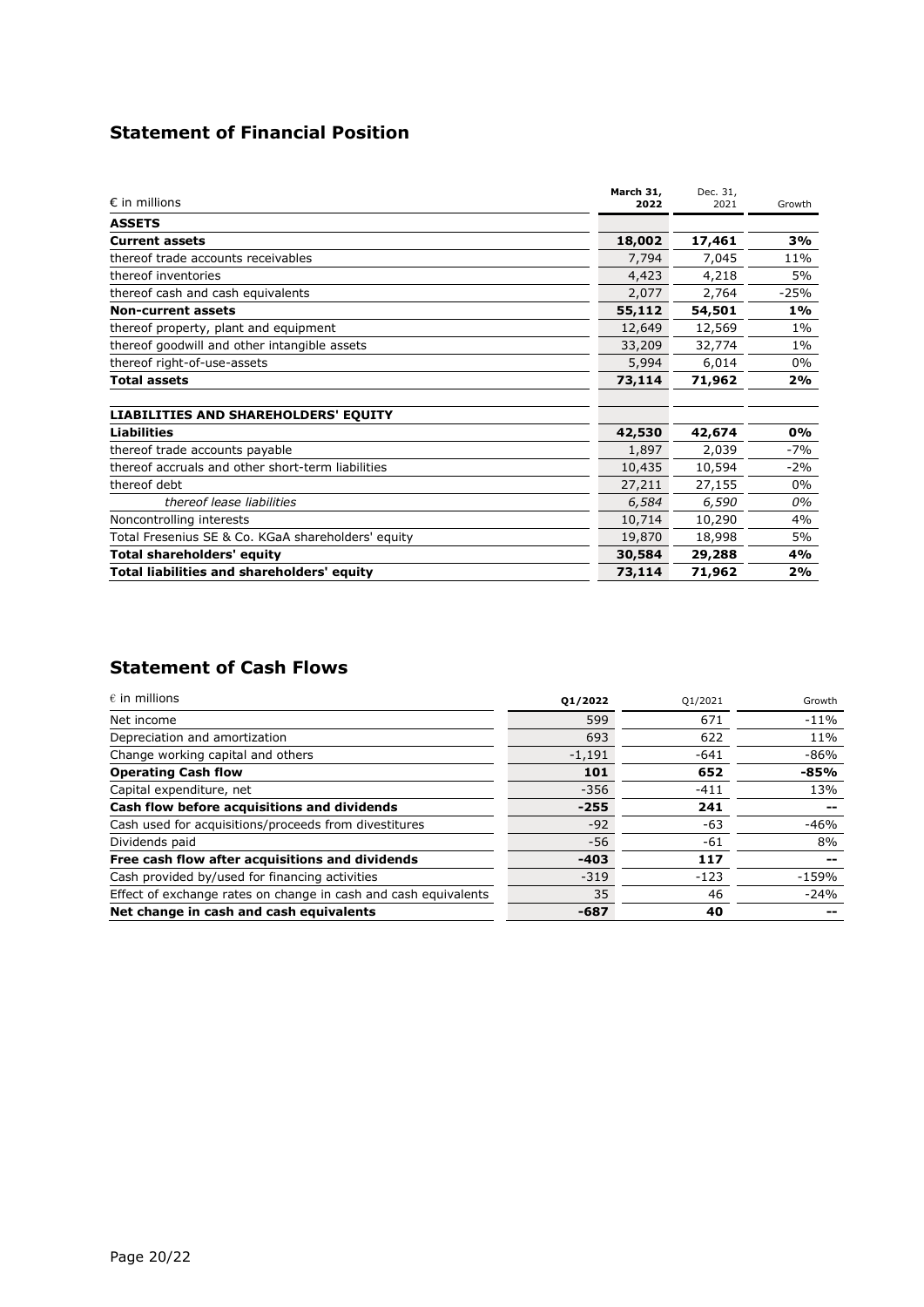#### **Segment reporting by business segment Q1/22**

|                                                                       | Fresenius Medical Care<br>Fresenius Kabi |         |         |                      | <b>Fresenius Helios</b> |        |                      | <b>Fresenius Vamed</b> |               |                      | Corporate  |         |                      | Fresenius Group |               |         |         |               |
|-----------------------------------------------------------------------|------------------------------------------|---------|---------|----------------------|-------------------------|--------|----------------------|------------------------|---------------|----------------------|------------|---------|----------------------|-----------------|---------------|---------|---------|---------------|
| by business seqment, € in millions                                    | $Q1/2022^2$                              | Q1/2021 | Growth  | Q1/2022 <sup>4</sup> | Q1/2021                 | Growth | Q1/2022 <sup>5</sup> | Q1/2021                | Growth        | Q1/2022 <sup>5</sup> | Q1/2021    | Growth  | Q1/2022 <sup>6</sup> | Q1/2021         | Growth        | 01/2022 | Q1/2021 | Growth        |
| Sales                                                                 | 4,548                                    | 4,210   | 8%      | 1,847                | 1,761                   | 5%     | 2,931                | 2,649                  | 11%           | 513                  | 477        | 8%      | $-119$               | $-113$          | $-5%$         | 9,720   | 8,984   | 8%            |
| thereof contribution to consolidated sales                            | 4,534                                    | 4,199   | 8%      | 1,829                | 1,745                   | 5%     | 2,926                | 2,643                  | 11%           | 431                  | 397        | 9%      |                      | $\Omega$        |               | 9,720   | 8,984   | 8%            |
| thereof intercompany sales                                            | 14                                       | 11      | 27%     | 18                   | 16                      | 13%    |                      |                        | $-17%$        | 82                   | 80         | 3%      | $-119$               | $-113$          | $-5%$         |         |         |               |
| contribution to consolidated sales                                    | 47%                                      | 47%     |         | 19%                  | 20%                     |        | 30%                  | 29%                    |               | 4%                   | 4%         |         | 0%                   | 0%              |               | 100%    | 100%    |               |
| EBITDA                                                                | 816                                      | 865     | $-6%$   | 396                  | 374                     | 6%     | 428                  | 380                    | 13%           | 32                   | 17         | 88%     | $-77$                | -8              | $\sim$        | 1,595   | 1,628   | $-2%$         |
| Depreciation and amortization                                         | 413                                      | 388     | 6%      | 103                  | 98                      | 5%     | 122                  | 112                    | 9%            | 24                   | 21         | 14%     | 31                   |                 | $\sim$ $\sim$ | 693     | 622     | 11%           |
| EBIT                                                                  | 403                                      | 477     | $-15%$  | 293                  | 276                     | 6%     | 306                  | 268                    | 14%           |                      | $-4$       | $-$     | $-108$               | $-11$           | $\sim$ $\sim$ | 902     | 1,006   | $-10%$        |
| Net interest                                                          | $-69$                                    | $-76$   | 9%      | $-11$                | $-17$                   | 35%    | $-48$                | $-44$                  | $-9%$         | $-2$                 | -3         | 33%     | 12                   |                 | $\sim$        | $-118$  | $-137$  | 14%           |
| Income taxes                                                          | $-79$                                    | $-95$   | 16%     | $-62$                | $-59$                   | $-5%$  | $-58$                | $-48$                  | $-21%$        | $-1$                 |            | $-200%$ | 15                   |                 | $\sim$ $\sim$ | $-185$  | $-198$  | 7%            |
| Net income attributable to shareholders<br>of Fresenius SE & Co. KGaA | 200                                      | 251     | $-20%$  | 201                  | 190                     | 6%     | 195                  | 173                    | 13%           |                      | $-7$       | 157%    | $-187$               | $-172$          | $-9%$         | 413     | 435     | $-5%$         |
| Operating cash flow                                                   | 159                                      | 208     | $-24%$  | 133                  | 278                     | $-52%$ | $-136$               | 215                    | $-163%$       | $-45$                | $-44$      | $-2%$   | $-10$                | $-5$            | $-100%$       | 101     | 652     | $-85%$        |
| Cash flow before acquisitions and dividends                           | $-1$                                     | 29      | $-104%$ | 39                   | 146                     | $-73%$ | $-227$               | 138                    | $\sim$ $\sim$ | $-54$                | $-66$      | 18%     | $-12$                | -6              | $-100%$       | $-255$  | 241     | $\sim$ $\sim$ |
| Total assets <sup>1</sup>                                             | 34,724                                   | 34,367  | 1%      | 14,974               | 14,698                  | 2%     | 21,266               | 20,891                 | 2%            | 2.871                | 2,795      | 3%      | $-721$               | $-789$          | 9%            | 73,114  | 71,962  | 2%            |
| Debt <sup>1</sup>                                                     | 13,343                                   | 13,320  | 0%      | 4,078                | 4,159                   | $-2%$  | 8,067                | 8,059                  | 0%            | 802                  | 721        | 11%     | 921                  | 896             | 3%            | 27,211  | 27,155  | 0%            |
| Other operating liabilities <sup>1</sup>                              | 5,945                                    | 6,199   | $-4%$   | 3,232                | 3,250                   | $-1%$  | 3,323                | 3,176                  | 5%            | 987                  | 994        | $-1%$   | 182                  | 385             | $-53%$        | 13,669  | 14,004  | $-2%$         |
| Capital expenditure, gross                                            | 162                                      | 184     | $-12%$  | 84                   | 99                      | $-15%$ | 79                   | 76                     | 4%            | 12                   | 22         | $-45%$  |                      |                 | $-67%$        | 338     | 384     | $-12%$        |
| Acquisitions, gross/investments                                       | 83                                       | 131     | $-37%$  | 2                    |                         | 100%   | 72                   | 17                     | $\sim$        | 6                    | $^{\circ}$ |         | $-1$                 | $\Omega$        |               | 162     | 149     | 9%            |
| Research and development expenses                                     | 50                                       | 49      | 2%      | 128                  | 137                     | $-7%$  |                      |                        | $-100%$       |                      |            |         |                      | $-1$            | 200%          | 179     | 186     | $-4%$         |
| Employees (per capita on balance sheet date) <sup>1</sup>             | 130,177                                  | 130,251 | 0%      | 41,926               | 41,397                  | $1\%$  | 124,430              | 123,484                | 1%            | 19,511               | 19,721     | $-1%$   | 1,198                | 1,225           | $-2%$         | 317,242 | 316,078 | 0%            |
| Key figures                                                           |                                          |         |         |                      |                         |        |                      |                        |               |                      |            |         |                      |                 |               |         |         |               |
| EBITDA margin                                                         | 17.9%                                    | 20.5%   |         | 21.4%                | 21.2%                   |        | 14.6%                | 14.3%                  |               | 6.2%                 | 3.6%       |         |                      |                 |               | 17.1%   | 18.2%   |               |
| <b>EBIT</b> margin                                                    | 8.9%                                     | 11.3%   |         | 15.9%                | 15.7%                   |        | 10.4%                | 10.1%                  |               | 1.6%                 | $-0.8%$    |         |                      |                 |               | 10.2%   | 11.2%   |               |
| Depreciation and amortization in % of sales                           | 9.1%                                     | 9.2%    |         | 5.6%                 | 5.6%                    |        | 4.2%                 | 4.2%                   |               | 4.7%                 | 4.4%       |         |                      |                 |               | 7.1%    | 6.9%    |               |
| Operating cash flow in % of sales                                     | 3.5%                                     | 4.9%    |         | 7.2%                 | 15.8%                   |        | $-4.6%$              | 8.1%                   |               | $-8.8%$              | $-9.2%$    |         |                      |                 |               | 1.0%    | 7.3%    |               |
| ROOA <sup>1</sup>                                                     | 5.5%                                     | 6.2%    |         | 9.3%                 | 9.4%                    |        | 6.0%                 | 5.9%                   |               | 4.7%                 | 4.3%       |         |                      |                 |               | $6.3\%$ | $6.5\%$ |               |

 $1$  2021: December 31

<sup>2</sup> Before costs related to FME25 program and impacts related to the war in Ukraine

<sup>3</sup> Before costs related to FME25 program

<sup>4</sup> Before revaluations of biosimilars contingent purchase price liabilities, expenses associated with the Fresenius cost and efficiency program, impacts related to the war in Ukraine and transaction costs mAbxience, Iveni

<sup>5</sup> Before expenses associated with the Fresenius cost and efficiency program

<sup>6</sup> After revaluations of biosimilars contingent purchase price liabilities, expenses associated with the Fresenius cost and efficiency program, impacts related to the war in Ukraine and transaction costs mAbxience, Ivenix

<sup>7</sup> After expenses associated with the Fresenius cost and efficiency program

<sup>8</sup> The underlying pro forma EBIT does not include revaluations of biosimilars contingent purchase price liabilities, expenses associated with the Fresenius cost and efficiency program, impacts related to the war in Ukrain

<sup>9</sup> The underlying pro forma EBIT does not include revaluations of biosimilars contingent purchase price liabilities and expenses associated with the Fresenius cost and efficiency program.